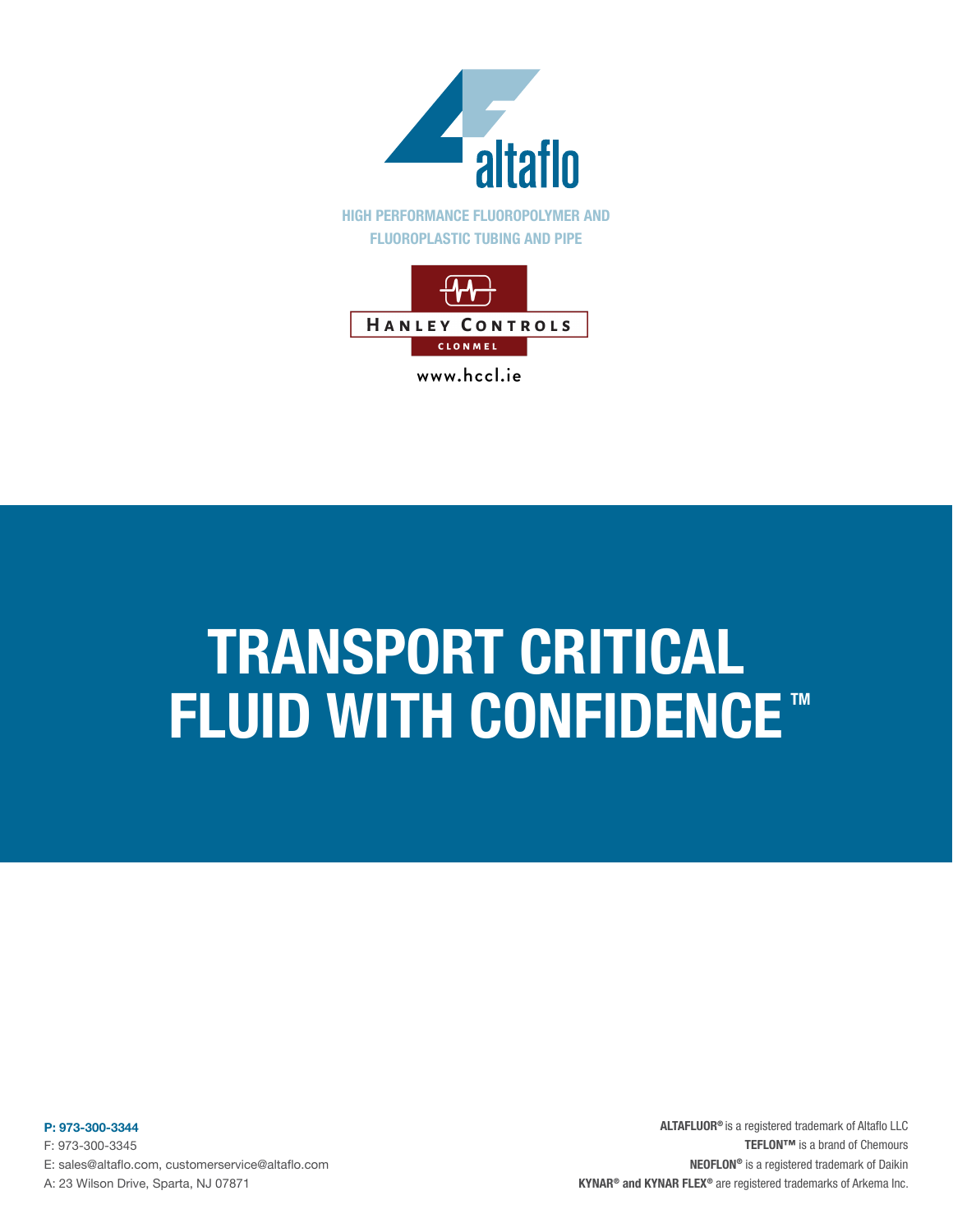

| <b>INDEX</b><br>www.hccl.ie                       |    |
|---------------------------------------------------|----|
| <b>ALTAFLUOR<sup>®</sup> 100 PTFE</b>             | 3  |
| <b>ALTAFLUOR<sup>®</sup> 100 PTFE</b>             | 4  |
| <b>ALTAFLUOR<sup>®</sup> 200 FEP</b>              | 5  |
| <b>ALTAFLUOR<sup>®</sup> 200 FEP</b>              | 6  |
| <b>ALTAFLUOR<sup>®</sup> 200 FEP</b>              | 7  |
| <b>ALTAFLUOR<sup>®</sup> 2E0 FEP ENVIRO</b>       | 8  |
| <b>ALTAFLUOR<sup>®</sup> 350 THV FLEX</b>         | 9  |
| <b>ALTAFLUOR<sup>®</sup> 400 PFA</b>              | 10 |
| <b>ALTAFLUOR® 400 PFA</b>                         | 11 |
| <b>ALTAFLUOR<sup>®</sup> 400 PFA</b>              | 12 |
| <b>ALTAFLUOR<sup>®</sup> 450 HP PFA</b>           | 13 |
| <b>ALTAFLUOR<sup>®</sup> 450 HP PFA</b>           | 14 |
| <b>ALTAFLUOR<sup>®</sup> 450 HP PFA</b>           | 15 |
| <b>ALTAFLUOR 450 SERIES DCHP DUAL CONTAINMENT</b> |    |
| <b>HP PFA TUBING</b>                              | 16 |
| <b>ALTAFLUOR<sup>®</sup> 480 UHP PFA</b>          | 17 |
| <b>ALTAFLUOR<sup>®</sup> 480 UHP PFA</b>          | 18 |
| <b>ALTAFLUOR<sup>®</sup> 480 UHP PFA</b>          | 19 |
| ALTAFLUOR® 480 SERIES DUAL CONTAINMENT TUBING     |    |
| <b>UHP PFA</b>                                    | 20 |
| <b>ALTAFLUOR<sup>®</sup> 500 PVDF</b>             | 21 |
| <b>ALTAFLUOR<sup>®</sup> 550 PVDF FLEX</b>        | 22 |
| <b>ALTAFLUOR<sup>®</sup> 550 PVDF FLEX</b>        | 23 |
| <b>COILED HOSE ORDER FORM</b>                     | 24 |
| <b>ALTAFLO MATERIAL SELECTION CHART</b>           | 25 |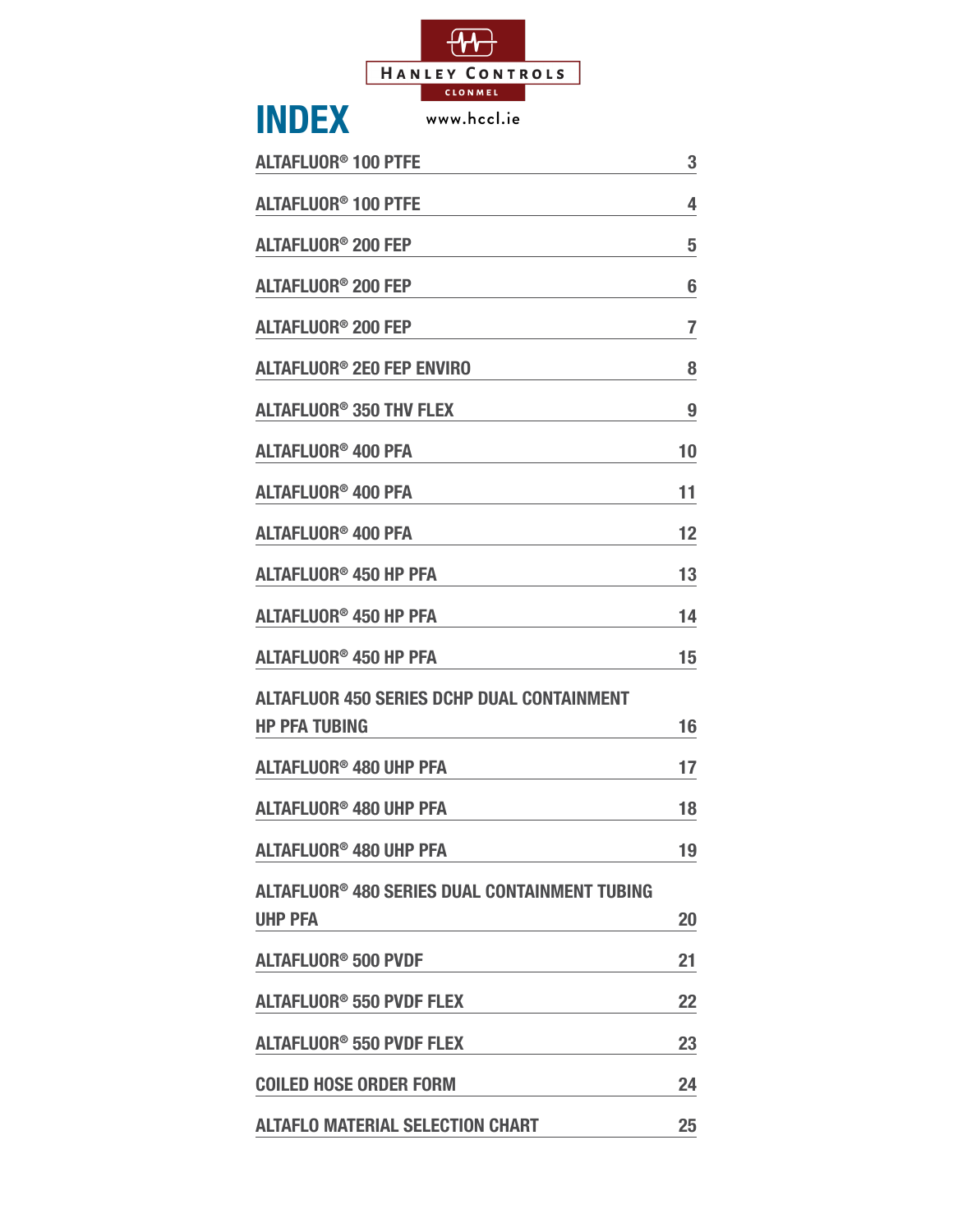### ALTAFLUOR<sup>®</sup> 100 PTFE **1980** 100 MANUS CONTROLS

#### www.hccl.ie

<span id="page-2-0"></span>PTFE (polytetrafluoroethylene) was first developed by the E.I. DuPont Co. PTFE is the most flexible of all fluoropolymers offered. ALTAFLUOR® 100 PTFE has the broadest temperature range of any fluoropolymer and can resist highly corrosive liquids and gases even at elevated temperatures. The smooth surface finish, lowest coefficient of friction and lubricity make it ideal for bushing or bearing applications. Lengths may be limited due to batch size - please call to confirm available lengths at time of order. ALTAFLUOR® 100 is compatible with most standard fittings (not suitable for use with flare-type fittings).

- 100% virgin grade PTFE resins
- Most flexible fluoropolymer
- Chemically inert and resistant to nearly all industrial chemicals and solvents
- Low permeability
- Smooth non-stick surface finish

#### APPLICATIONS

- Laboratory
- Chemical Process
- Analytical and process equipment

#### **SPECIFICATIONS**

General: Meets or exceeds the requirements listed in ASTM D 3295 (except for dimensional on specific items)

• Lowest coefficient of friction • Excellent electrical properties

• Non-Flammable • Non-Toxic • FDA Compliant • Suitable for use with conventional fittings

• Cryogenic applications • Electrical applications • High Temperature applications

• Automotive

Temperature: -410° F to 500° F continuous / 550° F short-term

Flammability: PTFE tubing resists combustion and does not promote flame spread. PTFE resin used for production of ALTAFLUOR® 100 series is UL 94 VO rated

FDA: PTFE is approved for use in food contact applications in compliance with FDA regulation: 21 CFR 177.1550

#### ALTAFLUOR® ALTAFLUOR 100 PTFE - TUBING ® 100 FEATURES

| <b>PART NUMBER</b>     | ID              | <b>OD</b>        | $+/-$ | <b>WALL</b>       | $+/-$ |
|------------------------|-----------------|------------------|-------|-------------------|-------|
| <b>Industrial Wall</b> |                 |                  |       |                   |       |
| 100-0062-015-XX        | 1/32            | 1/16             | .003  | 0.015             | .003  |
| 100-0094-030-XX        | 1/32            | 3/32             | .005  | 0.030             | .005  |
| 100-0125-030-XX        | 1/16            | 1/8              | .005  | 0.030             | .005  |
| 100-0188-030-XX        | 1/8             | 3/16             | .005  | 0.030             | .005  |
| 100-0250-030-XX        | 3/16            | 1/4              | .005  | 0.030             | .005  |
| 100-0313-030-XX        | 1/4             | 5/16             | .005  | 0.030             | .005  |
| 100-0375-030-XX        | 5/16            | 3/8              | .005  | 0.030             | .005  |
| 100-0500-030-XX        | 7/16            | 1/2              | .005  | 0.030             | .005  |
| <b>Custom Wall</b>     |                 |                  |       |                   |       |
| 100-0250-040-XX        | 0.17            | 1/4              | .005  | 0.040             | .005  |
| 100-0375-040-XX        | 0.295           | 3/8              | .005  | 0.040             | .003  |
| 100-0250-047-XX        | 5/32            | 1/4              | .005  | 0.047             | .005  |
| <b>Heavy Wall</b>      |                 |                  |       |                   |       |
| 100-0250-062-XX        | 1/8             | 1/4              | .005  | 0.062             | .005  |
| 100-0313-062-XX        | 3/16            | 5/16             | .005  | 0.062             | .005  |
| 100-0375-062-XX        | 1/4             | 3/8              | .005  | 0.062             | .005  |
| 100-0500-062-XX        | 3/8             | 1/2              | .005  | 0.062             | .005  |
| <b>Metric</b>          |                 |                  |       |                   |       |
| 100-0157-040-XX        | 2mm             | 4 <sub>mm</sub>  |       | 1mm               |       |
|                        | 0.079           | 157              | .005  | 0.040             | .005  |
| 100-0236-040-XX        | 4 <sub>mm</sub> | 6 <sub>mm</sub>  |       | 1mm               |       |
|                        | 0.157           | 0.236            | .005  | 0.040             | .005  |
| 100-0315-040-XX        | 6mm             | 8mm              |       | 1mm               |       |
|                        | 0.236           | 0.315            | .005  | 0.040             | .005  |
| 100-0394-040-XX        | 8 <sub>mm</sub> | 10 <sub>mm</sub> |       | 1mm               |       |
|                        | 0.315           | 0.394            | .005  | 0.040             | .005  |
| 100-0472-040-XX        | 10mm            | 12mm             |       | 1mm               |       |
|                        | 0.394           | 0.472            | .005  | 0.040             | .005  |
| 100-0354-059-XX        | 6 <sub>mm</sub> | 9 <sub>mm</sub>  |       | 1.5 <sub>mm</sub> |       |
|                        | 0.236           | 0.354            | .005  | 0.590             | .005  |

Stocked in natural color - please consult factory for details on available colors.



P: 973-300-3344 F: 973-300-3345 E: sales@altaflo.com A: 23 Wilson Drive, Sparta, NJ 07871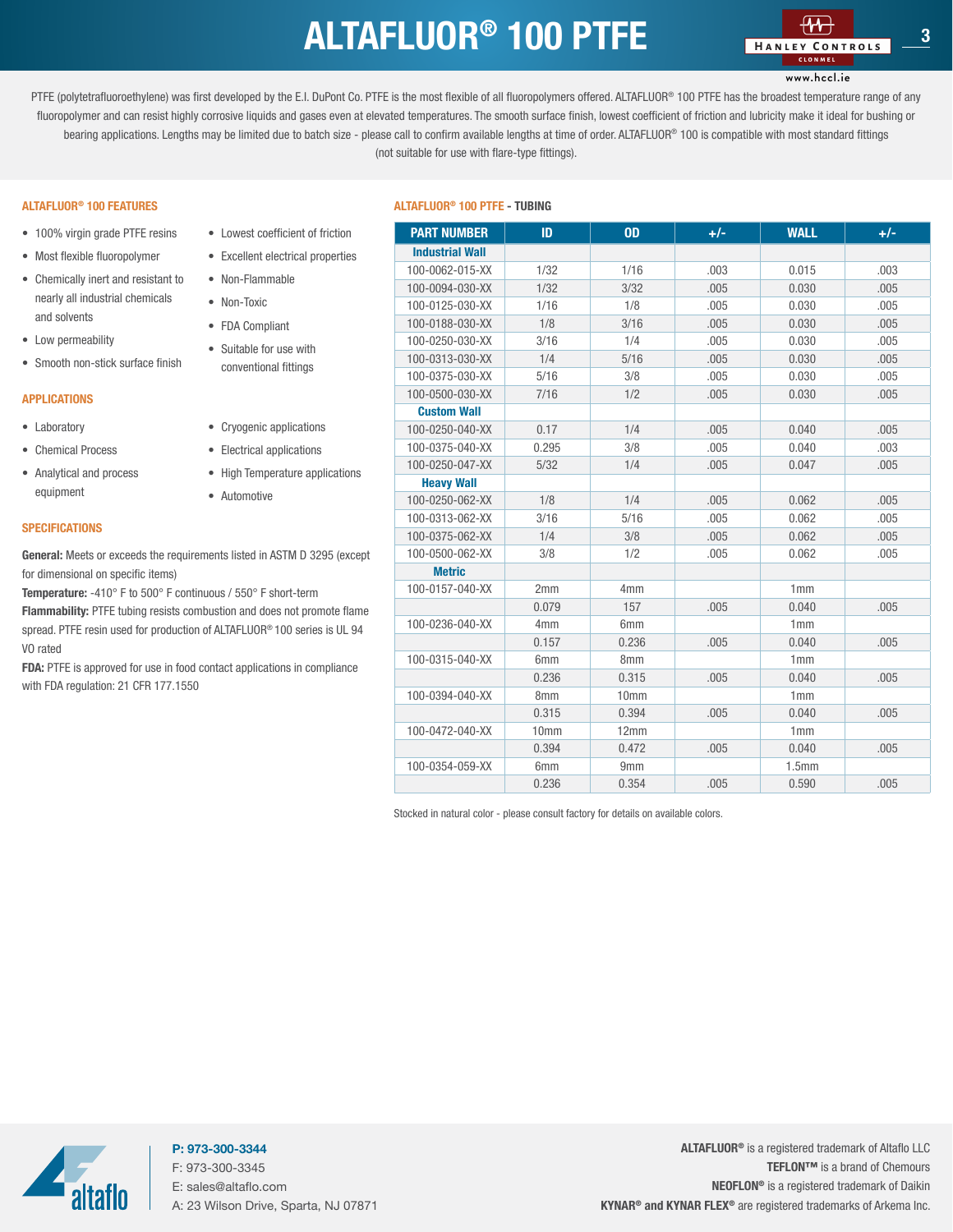### ALTAFLUOR<sup>®</sup> 100 PTFE

www.hccl.ie

<span id="page-3-0"></span>Due to the nature of applications involving the use of fluoropolymers, we suggest that all customers test product within the conditions specific to their application prior to use.

#### ALTAFLUOR® 100 PTFE - BEND RADIUS AND WORKING PRESSURE CHART

| <b>PART NUMBER</b>     | <b>OD</b>       | <b>WALL</b> | ID              | <b>BEND RADIUS</b> | <b>WORKING PRESSURE @ 73°F</b> |
|------------------------|-----------------|-------------|-----------------|--------------------|--------------------------------|
| <b>Industrial Wall</b> |                 |             |                 |                    |                                |
| 100-0062-015-XX        | 1/16            | 0.015       | 1/32            | 3/8"               | 270                            |
| 100-0094-030-XX        | 3/32            | 0.030       | 1/32            | 1/2"               | 350                            |
| 100-0125-030-XX        | 0.125           | 0.030       | 0.062           | 1/2"               | 443                            |
| 100-0188-030-XX        | 0.188           | 0.030       | 0.125           | 3/4"               | 254                            |
| 100-0250-030-XX        | 0.250           | 0.030       | 0.188           | 1"                 | 172                            |
| 100-0313-030-XX        | 0.313           | 0.030       | 0.250           | $1 - 3/4"$         | 120                            |
| 100-0375-030-XX        | 0.375           | 0.030       | 0.313           | $1 - 3/4"$         | 100                            |
| 100-0500-030-XX        | 0.500           | 0.030       | 0.438           | $6"$               | 71                             |
| <b>Custom Wall</b>     |                 |             |                 |                    |                                |
| 100-0250-040-XX        | 0.250           | 0.040       | 0.170           | 1"                 | 310                            |
| 100-0250-047-XX        | 0.250           | 0.047       | 0.156           | 3/4"               | 360                            |
| <b>Heavy Wall</b>      |                 |             |                 |                    |                                |
| 100-0250-062-XX        | 0.250           | 0.062       | 0.125           | 1/2"               | 398                            |
| 100-0313-062-XX        | 0.313           | 0.062       | 0.188           | 1"                 | 356                            |
| 100-0375-062-XX        | 0.375           | 0.062       | 0.250           | 3/4"               | 248                            |
| 100-0500-062-XX        | 0.500           | 0.062       | 0.375           | $2 - 1/2"$         | 150                            |
| <b>Metric</b>          |                 |             |                 |                    |                                |
| 100-0157-040-XX        | 0.157           | 0.04        | 0.079           | 3/4"               | 455                            |
|                        | 4 <sub>mm</sub> | 1mm         | 2mm             |                    |                                |
| 100-0236-040-XX        | 0.236           | 0.040       | 0.157           | 1"                 | 208                            |
|                        | 6mm             | 1mm         | 4 <sub>mm</sub> |                    |                                |
| 100-0315-040-XX        | 0.315           | 0.040       | 0.236           | $1 - 1/2"$         | 156                            |
|                        | 8mm             | 1mm         | 6mm             |                    |                                |
| 100-0394-040-XX        | 0.394           | 0.040       | 0.315           | 2"                 | 125                            |
|                        | 10mm            | 1mm         | 8mm             |                    |                                |
| 100-0472-040-XX        | 0.472           | 0.040       | 0.394           | 4"                 | 104                            |

The above information is based on tests performed at 73° F and can vary in individual applications based on parameters such as temperature, chemical concentration, pressure, etc. Please consult factory for details. For an estimate on burst pressure at ambient temperature we consider a 3:1 ratio when exposure temperature is 73° F. However Altaflo does not recommend exceeding the suggested Working Pressure listed.

#### ALTAFLUOR® 100 PTFE - PHYSICAL PROPERTIES

| <b>PHYSICAL PROPERTY</b>       | <b>ASTM TEST METHOD</b> | <b>UNITS</b>  | <b>VALUES</b> |
|--------------------------------|-------------------------|---------------|---------------|
| Upper Service Temp. Long Term  |                         |               | $500^\circ$ F |
| Upper Service Temp. Short Term |                         |               | $550^\circ$ F |
| <b>Specific Gravity</b>        | D 792                   |               | 2.15          |
| <b>Tensile Strength</b>        | D 1708                  | PSI           | 2500-3000     |
| Elongation                     | D 638                   | $\frac{0}{0}$ | 200-400       |
| Flex Modulus                   | D 790                   | PSI           | 27,000        |
| <b>MIT Flex Life</b>           | D 2176                  |               | $1,000,000+$  |
| Hardness                       | D 2240                  | Shore D       | 60            |



P: 973-300-3344 F: 973-300-3345 E: sales@altaflo.com A: 23 Wilson Drive, Sparta, NJ 07871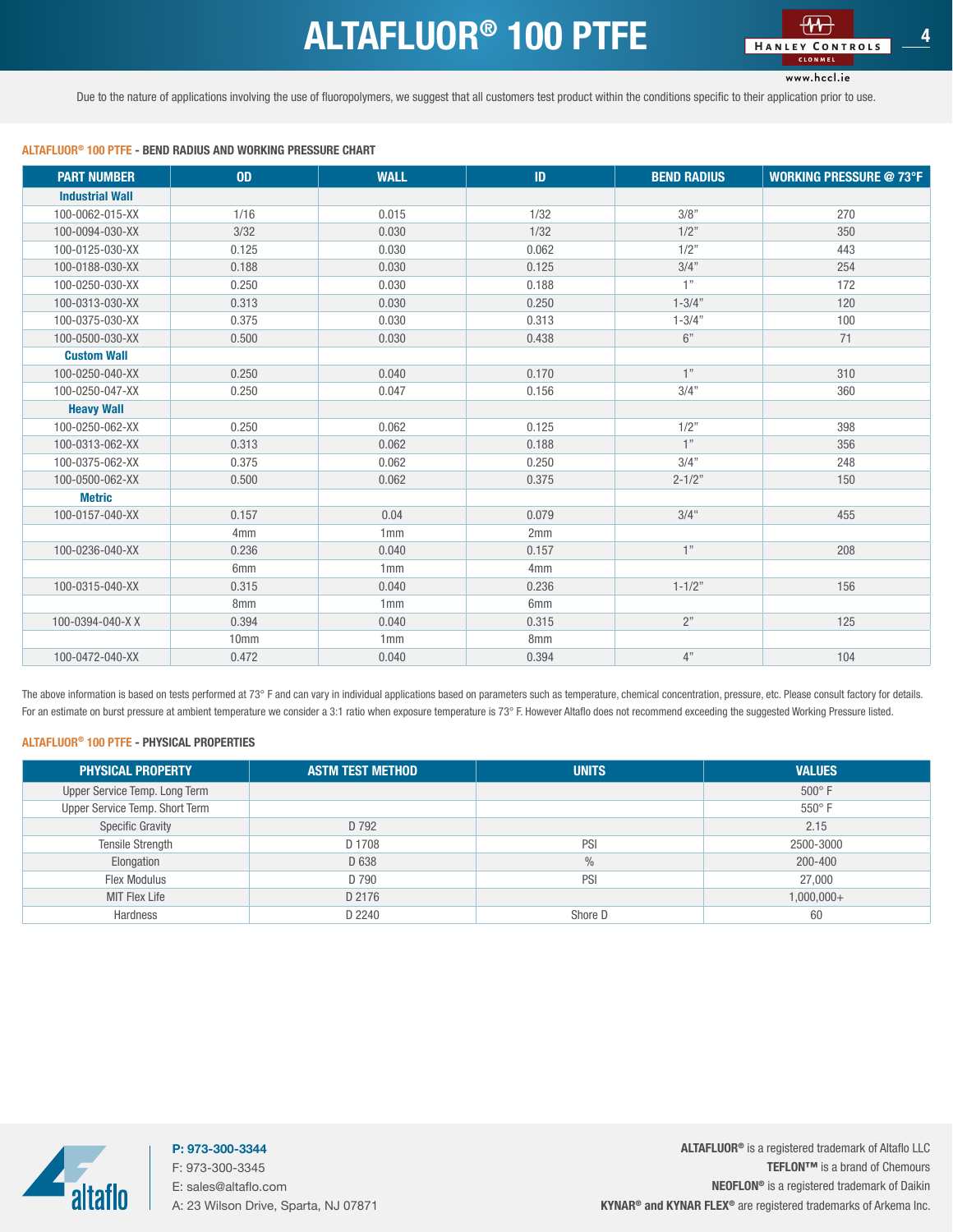### ALTAFLUOR<sup>®</sup> 200 FEP

#### www.hccl.ie

<span id="page-4-0"></span>FEP (fluorinated ethylene propylene) is an economical choice for applications requiring chemical resistance in combination with broad temperature exposure. ALTAFLUOR® 200 FEP offers excellent clarity, which makes it ideal for sight glass/flow monitoring applications. Additionally, the outstanding UV transmission rate of FEP makes it a clear choice for UV water purification systems. ALTAFLUOR® 200 Series FEP will not impart taste or odor. ALTAFLUOR® 200 tubing may be used with flare or conventional fittings.

#### ALTAFLUOR® 200 FEATURES

- 100% virgin grade high performance resins used to resist stress cracking
- Chemically inert to most industrial chemicals and solvents
- High thermal stability
- Excellent UV transmission
- Low permeability

#### APPLICATIONS

- Chemical process
- Laboratory applications

• UV water purification systems • Ground water monitoring

• Automotive

#### **SPECIFICATIONS**

General: Meets or exceeds the requirements listed in ASTM D 329 ASTM D 2116 Type IV

Temperature: -100°F to 400°F

Flammability: FEP resists combustion and does not promote flame FDA: ALTAFLUOR® 200 FEP is approved for use in food contact appl in compliance with FDA regulation: 21 CFR 177.1550

USP CLASS VI: ALTAFLUOR® 200 FEP meets the requirements of L Class VI

NSF: ALTAFLUOR® 200 FEP tubing is certified to NSF 51, NSF 61 and NSF: 372



This ALTAFLUOR® 200 FEP has been tested and certified by WQA against NSF/ANSI 51, NSF/ANSI 61 Commercial Hot (180° F/82° C), and NSF/ANSI 372 f lead free compliance.

| • Moisture absorption nearly zero    | <b>PART NUMBER</b>       | ID             | <b>OD</b>      | $+/-$ | <b>WALL</b> | $+/-$ |
|--------------------------------------|--------------------------|----------------|----------------|-------|-------------|-------|
| • FDA compliant for food contact     | <b>Industrial Wall</b>   |                |                |       |             |       |
| • Non-flammable                      | 200-0062-015-XX          | 1/32           | 1/16           | .003  | 0.015       | .003  |
|                                      | 200-0125-030-XX          | 1/16           | 1/8            | .004  | 0.030       | .003  |
| • Superior electrical insulation     | 200-0156-030-XX          | 3/32           | 5/32           | .004  | 0.030       | .003  |
| properties                           | 200-0188-030-XX          | 1/8            | 3/16           | .004  | 0.030       | .003  |
| • Available in smooth bore,          | 200-0250-030-XX          | 3/16           | 1/4            | .004  | 0.030       | .003  |
| convoluted and coiled hose           | 200-0313-030-XX          | 1/4            | 5/16           | .005  | 0.030       | .003  |
| constructions                        | 200-0375-030-XX          | 5/16           | 3/8            | .005  | 0.030       | .003  |
|                                      | 200-0438-030-XX          | 3/8            | 7/16           | .005  | 0.030       | .003  |
|                                      | 200-0500-030-XX          | 7/16           | 1/2            | .005  | 0.030       | .003  |
| • Food processing                    | 200-0562-030-XX+         | 1/2            | 9/16           | .005  | 0.030       | .003  |
|                                      | 200-0625-030-XX+         | 9/16           | 5/8            | .005  | 0.030       | .003  |
| • Electrical Insulation              | 200-0688-030-XX+         | 5/8            | 11/16          | .005  | 0.030       | .003  |
| • Automotive                         | 200-0750-030-XX+         | 11/16          | 3/4            | .005  | 0.030       | .003  |
| • Paint Spray                        | <b>Heavy Wall</b>        |                |                |       |             |       |
|                                      | 200-0188-062-XX          | 1/16           | 3/16           | .005  | 0.062       | .003  |
|                                      | 200-0250-062-XX          | 1/8            | 1/4            | .005  | 0.062       | .003  |
| ents listed in ASTM D 3296 and       | 200-0313-062-XX          | 3/16           | 5/16           | .005  | 0.062       | .003  |
|                                      | 200-0375-062-XX          | 1/4            | 3/8            | .005  | 0.062       | .003  |
|                                      | 200-0438-062-XX          | 5/16           | 7/16           | .005  | 0.062       | .003  |
|                                      | 200-0500-062-XX          | 3/8            | 1/2            | .005  | 0.062       | .003  |
| and does not promote flame spread    | 200-0625-062-XX          | 1/2            | 5/8            | .005  | 0.062       | .003  |
| for use in food contact applications | 200-0750-062-XX          | 5/8            | 3/4            | .005  | 0.062       | .003  |
| FR 177.1550                          | 200-0875-062-XX†         | 3/4            | 7/8            | .005  | 0.062       | .003  |
| neets the requirements of USP        | 200-1000-062-XX*         | 7/8            | $\mathbf{1}$   | .005  | 0.062       | .003  |
|                                      | 200-1125-062-XX*         | 1              | $1 - 1/8$      | .006  | 0.062       | .003  |
| rtified to NSF 51, NSF 61 and NSF    | 200-1250-062-XX**        | $1 - 1/8$      | $1 - 1/4$      | .006  | 0.062       | .003  |
|                                      | 200-1375-062-XX**        | $1 - 1/4$      | $1 - 3/8$      | .008  | 0.062       | .003  |
| FEP has been tested and              | 200-1500-062-XX**†       | $1 - 3/8$      | $1 - 1/2$      | .010  | 0.062       | .003  |
| st NSF/ANSI 51, NSF/ANSI 61 to       | 200-1625-062-XX**+       | $1 - 1/2$      | $1 - 5/8$      | .012  | 0.062       | .003  |
| F/82° C), and NSF/ANSI 372 for       | 200-1750-062-XX+**       | $1 - 5/8$      | $1 - 3/4$      | .015  | 0.062       | .003  |
|                                      | 200-2000-062-XX**+       | $1 - 7/8$      | $\overline{2}$ | .015  | 0.062       | .003  |
|                                      | 200-2125-062-XX**†       | $\overline{2}$ | $2 - 1/8$      | .015  | 0.062       | .003  |
|                                      | <b>Stock Custom Size</b> |                |                |       |             |       |
|                                      | 200-0250-040-XX          | .170           | 1/4            | .004  | 0.040       | .003  |
|                                      | 200-0250-047-XX          | .156           | 1/4            | .004  | 0.047       | .003  |
|                                      | 200-0375-047-XX          | .281           | 3/8            | .015  | 0.047       | .003  |
|                                      | 200-1100-050-XX*         | $\mathbf{1}$   | 1.10           | .010  | 0.050       | .003  |

Straight length or reels

Straight lengths only

† Custom item - please consult factory for lead time and minimum order requirements.

Additional sizes up to 4" OD are available as custom extrusions - minimum order requirements may apply. Please contact Altaflo office for details. Stocked in natural color - please consult factory for details on available colors.



#### P: 973-300-3344 F: 973-300-3345 E: sales@altaflo.com A: 23 Wilson Drive, Sparta, NJ 07871

ALTAFLUOR® is a registered trademark of Altaflo LLC TEFLON™ is a brand of Chemours NEOFLON® is a registered trademark of Daikin KYNAR® and KYNAR FLEX® are registered trademarks of Arkema Inc.

#### ALTAFLUOR® 200 - FEP TUBING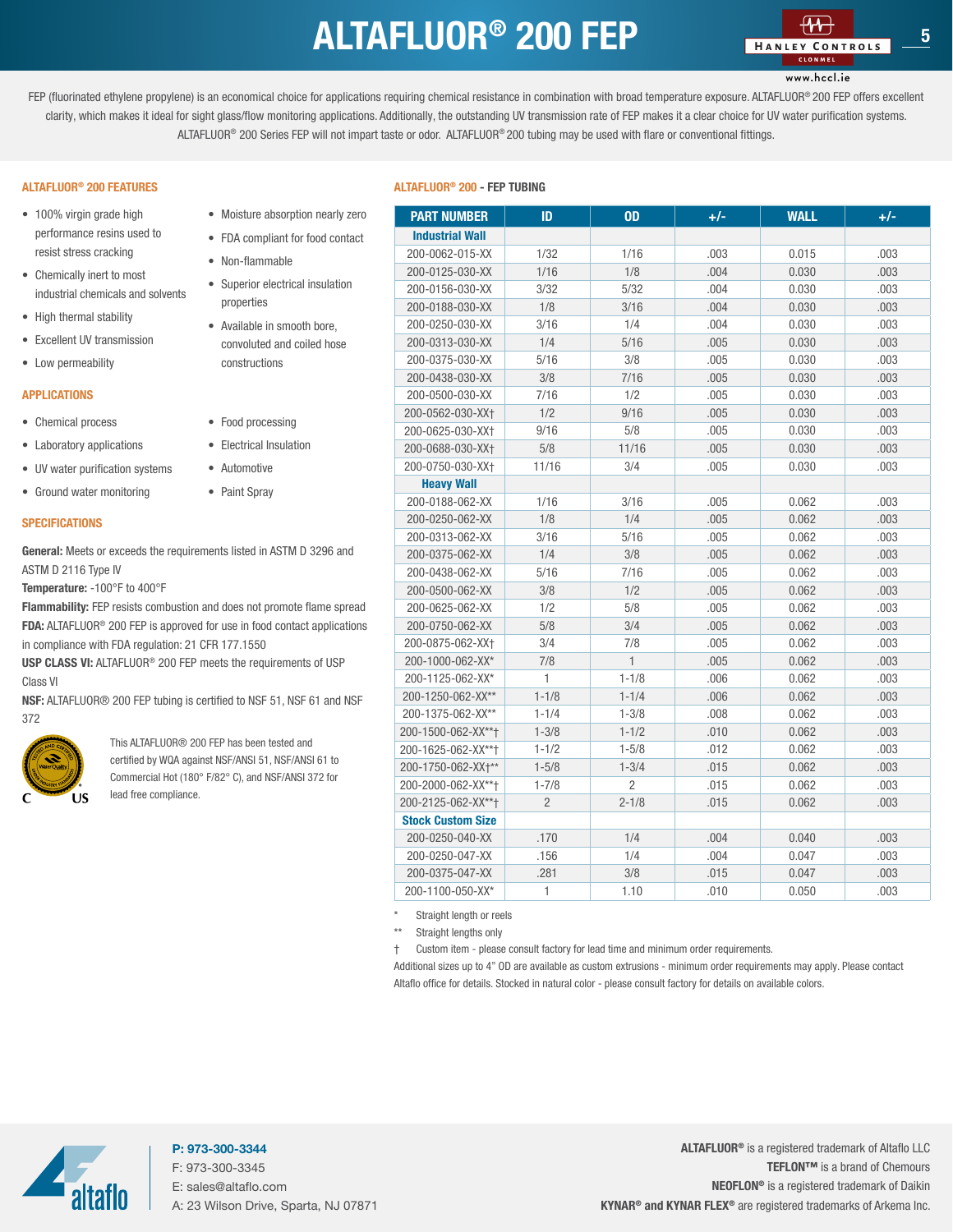### ALTAFLUOR<sup>®</sup> 200 FEP

www.hccl.ie

<span id="page-5-0"></span>Due to the nature of applications involving the use of fluoropolymers, we suggest that all customers test product within the conditions specific to their application prior to use.

#### $PART NUMBER$  ID 0D +/- WALL +/-Metric Sizes 200-0157-040-XX .079 .157 .005 0.040 .003 2mm 4mm 1mm 200-0197-040-XX† .118 .197 .005 0.040 .003 3mm 5mm 1mm 200-0236-040-XX .157 .236 .005 0.040 .003 4mm 6mm 1mm 200-0276-040-XX† .197 .276 .005 0.040 .003 5mm 7mm 1mm 200-0315-040-XX .236 .315 .005 0.040 .003 6mm 8mm 1mm 200-0354-040-XX† .276 .354 .005 0.040 .003 7mm 9mm 1mm 200-0394-040-XX .315 .394 .005 0.040 .003 8mm 10mm 1mm 200-0433-040-XX† .354 .433 .005 0.040 .003 9mm 11mm 1mm 200-0472-040-XX .394 .472 .005 0.040 .003 10mm 12mm 1mm 200-0512-040-XX† .433 .512 .005 0.040 .003 11mm 13mm 1mm 200-0551-040-XX .472 .551 .005 0.040 .003 12mm 14mm 1mm 200-0630-040-XX .551 .630 .005 0.040 .003 14mm 16mm 16mm 200-0354-059-XX† .236 .354 .005 0.059 .003 6mm 9mm 1.5mm 200-0472-059-XX† .354 .472 .005 0.059 .003 9mm 12mm 1.5mm

Straight length or reels

\*\* Straight lengths only

† Custom item - please consult factory for lead time and minimum order requirements. Additional sizes up to 4" OD are available as custom extrusions - minimum order requirements may apply. Please contact Altaflo office for details. Stocked in natural color please consult factory for details on available colors.

#### ALTAFLUOR® 200 - FEP TURING PRESSURE CHART BEND RADIUS AND WORKING PRESSURE CHART

| <b>PART NUMBER</b>  | <b>OD</b>        | <b>WALL</b>       | ID    | <b>BEND RADIUS</b> | <b>WORKING PRESSURE @ 73°F</b> |
|---------------------|------------------|-------------------|-------|--------------------|--------------------------------|
| 200-0125-030-XX     | 0.125            | 0.030             | 0.062 | 1/2"               | 445                            |
| 200-0156-030-XX     | 0.156            | 0.030             | 0.094 | 1/2"               | 357                            |
| 200-0188-030-XX     | 0.188            | 0.030             | 0.125 | 3/4"               | 296                            |
| 200-0188-062-XX     | 0.188            | 0.062             | 0.062 | 1/2"               | 612                            |
| 200-0250-030-XX     | 0.250            | 0.030             | 0.188 | 1"                 | 223                            |
| 200-0250-040-XX     | 0.250            | 0.040             | 0.170 | 1"                 | 297                            |
| 200-0250-047-XX     | 0.250            | 0.047             | 0.156 | 3/4"               | 349                            |
| 200-0250-062-XX     | 0.250            | 0.062             | 0.125 | 1/2"               | 460                            |
| 200-0313-030-XX     | 0.313            | 0.030             | 0.250 | $1 - 3/4"$         | 178                            |
| 200-0313-062-XX     | 0.313            | 0.062             | 0.188 | 1"                 | 368                            |
| 200-0375-030-XX     | 0.375            | 0.030             | 0.313 | $2 - 1/2"$         | 148                            |
| 200-0375-062-XX     | 0.375            | 0.062             | 0.250 | 1"                 | 307                            |
| 200-0438-030-XX     | 0.438            | 0.030             | 0.375 | $3 - 1/2"$         | 127                            |
| 200-0438-062-XX     | 0.438            | 0.062             | 0.313 | 2 <sup>''</sup>    | 263                            |
| 200-0500-030-XX     | 0.500            | 0.030             | 0.438 | 6"                 | 111                            |
| 200-0500-062-XX     | 0.500            | 0.062             | 0.375 | 2"                 | 230                            |
| 200-0625-030-XX     | 0.625            | 0.030             | 0.562 | $6 - 1/2"$         | 89                             |
| 200-0625-062-XX     | 0.625            | 0.062             | 0.500 | 3"                 | 184                            |
| 200-0750-030-XX     | 0.750            | 0.030             | 0.688 | 8"                 | 74                             |
| 200-0750-062-XX     |                  |                   | 0.625 | 6"                 | 153                            |
| 200-0875-062-XX     | 0.750<br>0.875   | 0.062<br>0.062    | 0.750 | 12"                | 132                            |
|                     |                  |                   |       | 22"                |                                |
| 200-1000-062-XX     | 1.000            | 0.062             | 0.875 | 30"                | 115                            |
| 200-1125-062-XX     | 1.125            | 0.062             | 1.000 |                    | 75                             |
| 200-1250-062-XX     | 1.250            | 0.062             | 1.125 | N/A                | 70                             |
| <b>Metric Sizes</b> |                  |                   |       |                    |                                |
| 200-0157-040-XX     | .157             | 0.040             | .079  | $1 - 1/2"$         | 464                            |
|                     | 4mm              | 1mm               | 2mm   |                    |                                |
| 200-0197-040-XX+    | .197             | 0.040             | .118  | $1 - 3/4"$         | 309                            |
|                     | 5mm              | 1mm               | 3mm   |                    |                                |
| 200-0236-040-XX     | .236             | 0.040             | .157  | $2 - 1/2"$         | 232                            |
|                     | 6mm              | 1mm               | 4mm   |                    |                                |
| 200-0276-040-XX+    | .276             | 0.040             | .197  | $2 - 3/4"$         | 186                            |
|                     | 7mm              | 1mm               | 5mm   |                    |                                |
| 200-0315-040-XX     | .315             | 0.040             | .236  | 4"                 | 155                            |
|                     | 8mm              | 1mm               | 6mm   |                    |                                |
| 200-0354-040-XX+    | .354             | 0.040             | .276  |                    |                                |
|                     | 9mm              | 1mm               | 7mm   |                    |                                |
| 200-0394-040-XX     | .394             | 0.040             | .315  |                    |                                |
|                     | 10mm             | 1 <sub>mm</sub>   | 8mm   |                    |                                |
| 200-0433-040-XX+    | .433             | 0.040             | .354  |                    |                                |
|                     | 11mm             | 1 <sub>mm</sub>   | 9mm   |                    |                                |
| 200-0472-040-XX     | .472             | 0.040             | .394  |                    |                                |
|                     | 12mm             | 1 <sub>mm</sub>   | 10mm  |                    |                                |
| 200-0512-040-XX+    | .512             | 0.040             | .433  |                    |                                |
|                     | 13mm             | 1 <sub>mm</sub>   | 11mm  |                    |                                |
| 200-0551-040-XX     | .551             | 0.040             | .472  |                    |                                |
|                     | 14mm             | 1mm               | 12mm  |                    |                                |
| 200-0630-040-XX     | .630             | 0.040             | .551  |                    |                                |
|                     | 16 <sub>mm</sub> | 1mm               | 14mm  |                    |                                |
| 200-0354-059-XX+    | .354             | 0.059             | .236  |                    |                                |
|                     | 9mm              | 1.5 <sub>mm</sub> | 6mm   |                    |                                |
| 200-0472-059-XX+    | .472             | 0.059             | .354  |                    |                                |
|                     | 12mm             | 1.5 <sub>mm</sub> | 9mm   |                    |                                |



P: 973-300-3344 F: 973-300-3345 E: sales@altaflo.com A: 23 Wilson Drive, Sparta, NJ 07871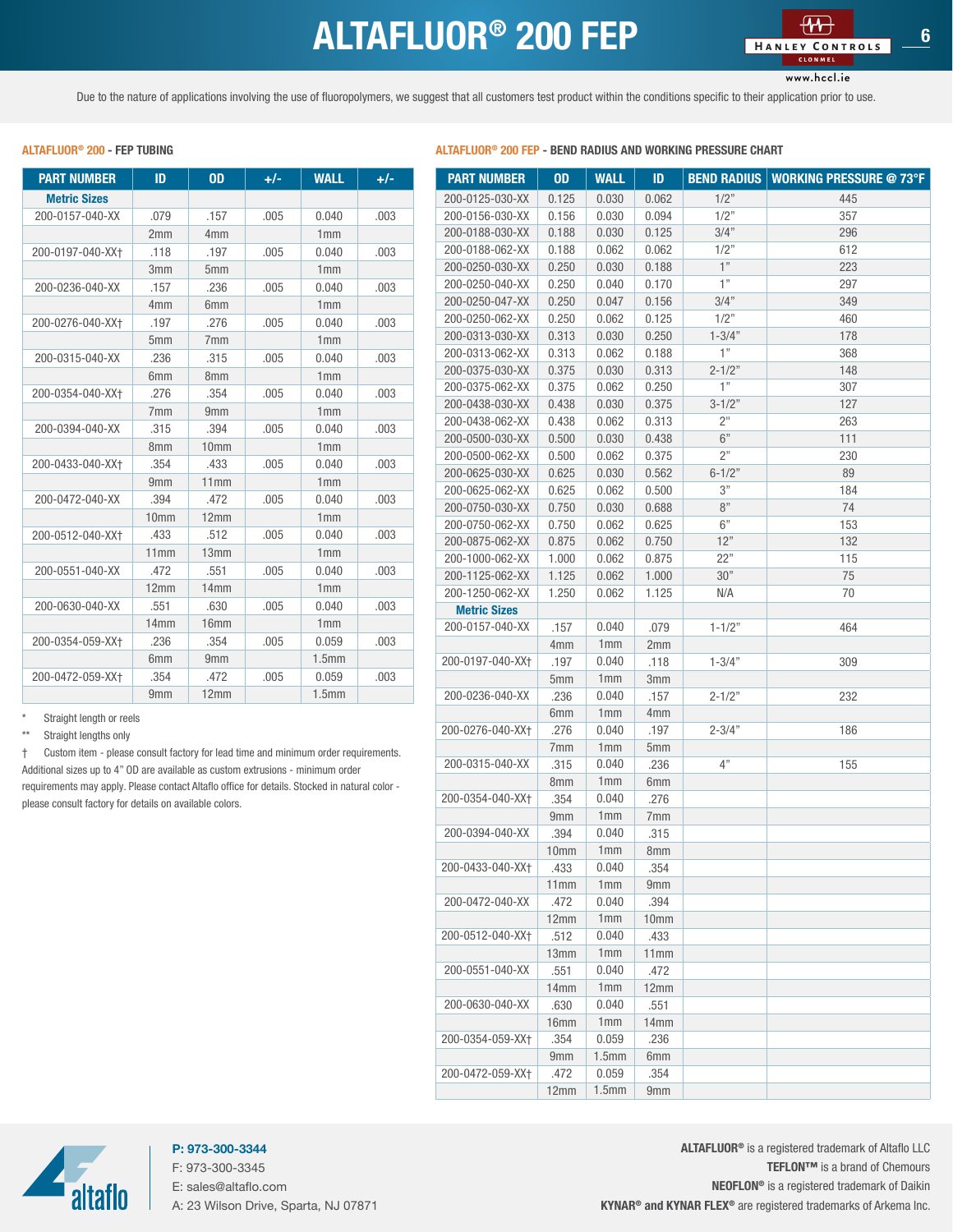### ALTAFLUOR<sup>®</sup> 200 FEP

www.hccl.ie

<span id="page-6-0"></span>Due to the nature of applications involving the use of fluoropolymers, we suggest that all customers test product within the conditions specific to their application prior to use.

#### ALTAFLUOR® 200 SERIES FEP - PHYSICAL PROPERTIES

| <b>PHYSICAL PROPERTY</b> | <b>ASTM TEST METHOD</b> | <b>UNITS</b>  | <b>VALUES</b>   |
|--------------------------|-------------------------|---------------|-----------------|
| Upper Service Temp.      |                         |               | $400^{\circ}$ F |
| Specific Gravity         | D 792                   |               | 2.15            |
| <b>Tensile Strength</b>  | D 1708                  | PSI           | 4000            |
| Elongation               | D 638                   | $\frac{0}{0}$ | 400             |
| Flex Modulus             | D 790                   | PSI           | 90,000          |
| <b>MIT Flex Life</b>     | D 2176                  |               | 200,000         |
| <b>Hardness</b>          | D 2240                  | Shore D       | $57 - 60$       |

NOTE: The values represented are based on the use of 100% virgin grade high performance - low melt flow FEP resin as used in the production of ALTAFLUOR® 200 Series Tubing. When comparing data it is critical that performance values are listed for the grade of resin used.

#### ALTAFLUOR® 200 FEP - SCHEDULE 40 PIPE

| <b>PART NUMBER</b>   | <b>NOMINAL SIZE</b> | <b>ACTUAL OD</b>                | <b>WALL</b>               | <b>STOCK LENGTH</b> |
|----------------------|---------------------|---------------------------------|---------------------------|---------------------|
| 200-0540-088-0C      | $1/4$ "             | $.540^{\circ} \pm .010^{\circ}$ | $.088^{\circ}+.020,-0$    | 10 FT               |
| 200-0840-109-0C      | $1/2$ "             | $.840" \pm .010$                | $.109^{\circ}+.020,-0$    | 10 FT               |
| 200-1050-113-0C      | 3/4"                | $1.050" \pm .010$               | $.113^{\circ}+.020,-0$    | 10 FT               |
| 200-1315-133-0C      | $-111$              | $1.315" \pm .010$               | $.133^{\circ}+.020,-0$    | 10 FT               |
| 200-1660-140-0 $C^*$ | $1 - 1/4$ "         | $1.660" \pm .015$               | $.140^{\circ} + .020, -0$ | 10 FT               |
| 200-1900-145-0C*     | $1 - 1/2$ "         | $1.900" \pm .015$               | $.145^{\circ}+.020,-0$    | 10 FT               |
| 200-2375-154-0C*     | 2 <sup>II</sup>     | $2.374" \pm .015$               | $.154^{\circ}+.020.-0$    | 10 FT               |

\*Custom item - please consult factory for lead time and minimum order requirements. Additional sizes and Schedule 80 Pipe available upon request.

#### ALTAFLUOR® 200 FEP - COILED HOSE



Custom item - see Coiled Hose Order Form for ordering information. Please consult factory for additional details.

#### ALTAFLUOR® 200 FEP - STANDARD CONVOLUTED CONSTRUCTION

| <b>PART NUMBER</b>       | <b>NOMINAL OD SIZE</b> | <b>ID MIN</b> | <b>ID MAX</b> | <b>OD MAX</b> | <b>NOMINAL WALL</b> | Gonvolutions per inch ' |
|--------------------------|------------------------|---------------|---------------|---------------|---------------------|-------------------------|
| 20C-0375-020-XX*         | 3/8                    | 0.251         | 0.275         | 0.375         | 0.020               |                         |
| 20C-0500-023-XX*         |                        | 0.364         | 0.375         | 0.500         | 0.023               |                         |
| $20C - 0625 - 025 - XX*$ | 5/8                    | 0.485         | 0.500         | 0.625         | 0.025               | 5.5                     |
| 20C-0750-025-XX*         | 3/4                    | 0.608         | 0.625         | 0.750         | 0.025               |                         |
| 20C-0875-025-XX*         | 7/8                    | 0.730         | 0.750         | 0.875         | 0.025               |                         |
| 20C-1000-025-XX*         |                        | 0.860         | 0.875         | 1.000         | 0.025               | 3.5                     |

\*Custom item - please consult factory for lead time and minimum order requirements. Please see ALTAFLUOR® 200 Ultra-Flex for stock items.

#### ALTAFLUOR® 200 FEP - ULTRA FLEX CONVOLUTED CONSTRUCTION

| <b>PART NUMBER</b> | <b>NOMINAL OD SIZE</b> | <b>ID MIN</b> | <b>ID MAX</b> | <b>OD MAX</b> | <b>NOMINAL WALL</b> | <b>CONVOLUTIONS PER INCH</b> |
|--------------------|------------------------|---------------|---------------|---------------|---------------------|------------------------------|
| 20U-0375-020-XX    | 3/8                    | 0.251         | 0.275         | 0.375         | 0.020               |                              |
| 20U-0500-023-XX    |                        | 0.364         | 0.375         | 0.500         | 0.023               |                              |
| 20U-0625-025-XX    | 5/8                    | 0.485         | 0.500         | 0.625         | 0.025               |                              |
| 20U-0750-025-XX    | 3/4                    | 0.608         | 0.625         | 0.750         | 0.025               |                              |
| 20U-1000-025-XX    |                        | 0.860         | 0.875         | 000.1         | 0.025               |                              |



### P: 973-300-3344

F: 973-300-3345 E: sales@altaflo.com A: 23 Wilson Drive, Sparta, NJ 07871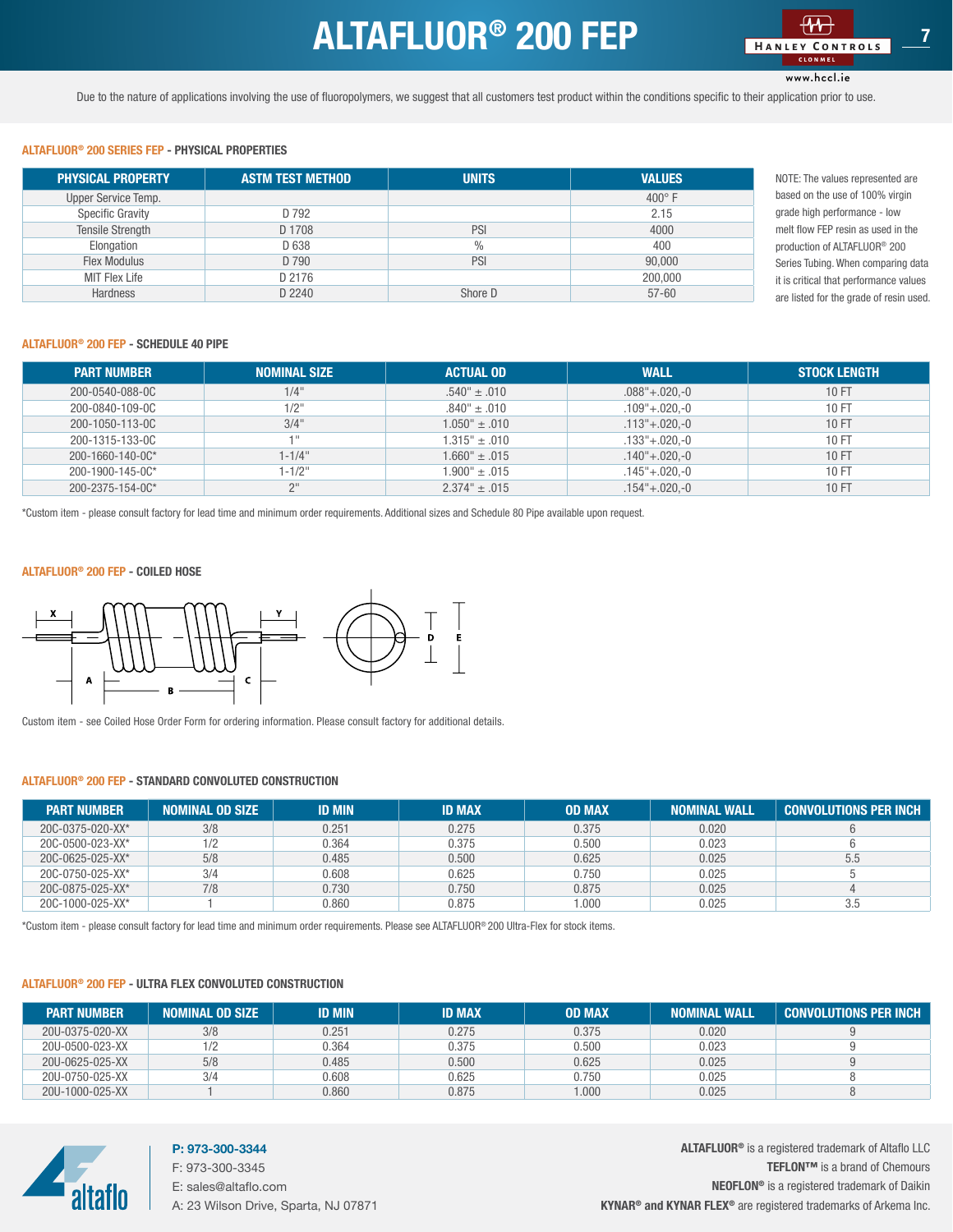## ALTAFLUOR<sup>®</sup> 2E0 FEP ENVIRO

### www.hccl.ie

<span id="page-7-0"></span>ALTAFLUOR® 2E0 ENVIRO SERIES FEP (fluorinated ethylene propylene), is designed specifically for use in environmental sampling applications. This cost effective choice is the preferred product for applications requiring the purity of FEP without exposure to aggressive chemical or other harsh conditions. ALTAFLUOR® 2E0 Series FEP does not impart taste, odor or other contaminants. For more critical application requirements, we suggest the use of ALTAFLUOR® 200 FEP or ALTAFLUOR® 400 PFA Tubing.

#### ALTAFLUOR® 2E0 FEATURES

- Excellent UV transmission
- Low permeability
- High thermal stability
- Excellent clarity

#### APPLICATIONS

- Ground water monitoring
- Air sampling
- Laboratory applications

#### **SPECIFICATIONS**

General: FEP meets the requirements listed in ASTM D2116 Temperature: -100°F to 400°F

Flammability: FEP is non-combustible and does not promote flame spread

• Moisture absorption nearly zero • Does not impart taste, odor or

• UV water purification systems

contaminants • Non-flammable

• Water process

#### ALTAFLUOR® 2E0 FEP ENVIRO - ENVIRO TUBING

| <b>PART NUMBER</b> | ID   | <b>OD</b> | $+/-$ | <b>WALL</b> | $+/-$ |
|--------------------|------|-----------|-------|-------------|-------|
| 2E0-0250-030-XX    | 3/16 | 1/4       | .005  | .030        | .003  |
| 2E0-0313-030-XX    | 1/4  | 5/16      | .005  | .030        | .003  |
| 2E0-0375-030-XX    | 5/16 | 3/8       | .005  | .030        | .003  |
| 2E0-0500-030-XX    | 7/16 | 1/2       | .005  | .030        | .003  |
|                    |      |           |       |             |       |
| 2E0-0250-040-XX    | .170 | 1/4       | .005  | .040        | .003  |
|                    |      |           |       |             |       |
| 2E0-0375-062-XX    | 1/4  | 3/8       | .005  | .062        | .003  |
| 2E0-0500-062-XX    | 3/8  | 1/2       | .005  | .062        | .003  |

Additional sizes up to 4" OD are available as custom extrusions - minimum order requirements may apply. Please contact Altaflo office for details. This tubing is not recommended for aggressive chemical applications - please refer to ALTAFLUOR® 200 or ALTAFLUOR® 400.

#### ALTAFLUOR® 2E0 FEP ENVIRO - BEND RADIUS AND WORKING PRESSURE CHART

| <b>PART NUMBER</b> | 0 <sub>D</sub> | <b>WALL</b> | ID    |            | <b>BEND RADIUS   WORKING PRESSURE @ 73°F</b> |
|--------------------|----------------|-------------|-------|------------|----------------------------------------------|
| 2E0-0250-030-XX    | 0.250          | .030        | 0.188 | 1"         | 195                                          |
| 2E0-0313-030-XX    | 0.313          | .030        | 0.250 | $1 - 3/4"$ | 156                                          |
| 2E0-0375-030-XX    | 0.375          | .030        | 0.313 | $2 - 1/2"$ | 130                                          |
| 2E0-0500-030-XX    | 0.500          | .030        | 0.438 | 6"         | 97                                           |
| 2E0-0250-040-XX    | 0.250          | .040        | 0.170 | 1"         | 260                                          |
| 2E0-0375-062-XX    | 0.375          | .062        | 0.250 | 1"         | 269                                          |
| 2E0-0500-062-XX    | 0.500          | .062        | 0.375 | 2"         | 200                                          |

The above information is based on tests performed at 73° F and can vary in individual applications based on parameters such as temperature, chemical concentration, pressure, etc. Please consult factory for details. For an estimate on burst pressure at ambient temperature we consider a 3:1 ratio when exposure temperature is 73° F. However Altaflo does not recommend exceeding the suggested Working Pressure listed.

#### ALTAFLUOR® 2E0 FEP ENVIRO - PHYSICAL PROPERTIES

| <b>PHYSICAL PROPERTY</b>      | <b>ASTM TEST METHOD</b> | <b>UNITS</b>  | <b>VALUES</b> |
|-------------------------------|-------------------------|---------------|---------------|
| Upper Service Temp. Long Term |                         |               | $400^\circ$ F |
| Specific Gravity              | D 792                   |               | $2.12 - 2.17$ |
| <b>Tensile Strength</b>       | D 1708                  | PSI           | 3500          |
| Elongation                    | D 638                   | $\frac{0}{0}$ | 300-400       |
| Flex Modulus                  | D 790                   | PSI           | 90,000        |
| <b>MIT Flex Life</b>          | D 2176                  |               | 5000          |
| <b>Hardness</b>               | D 2240                  | Shore D       | $57 - 60$     |

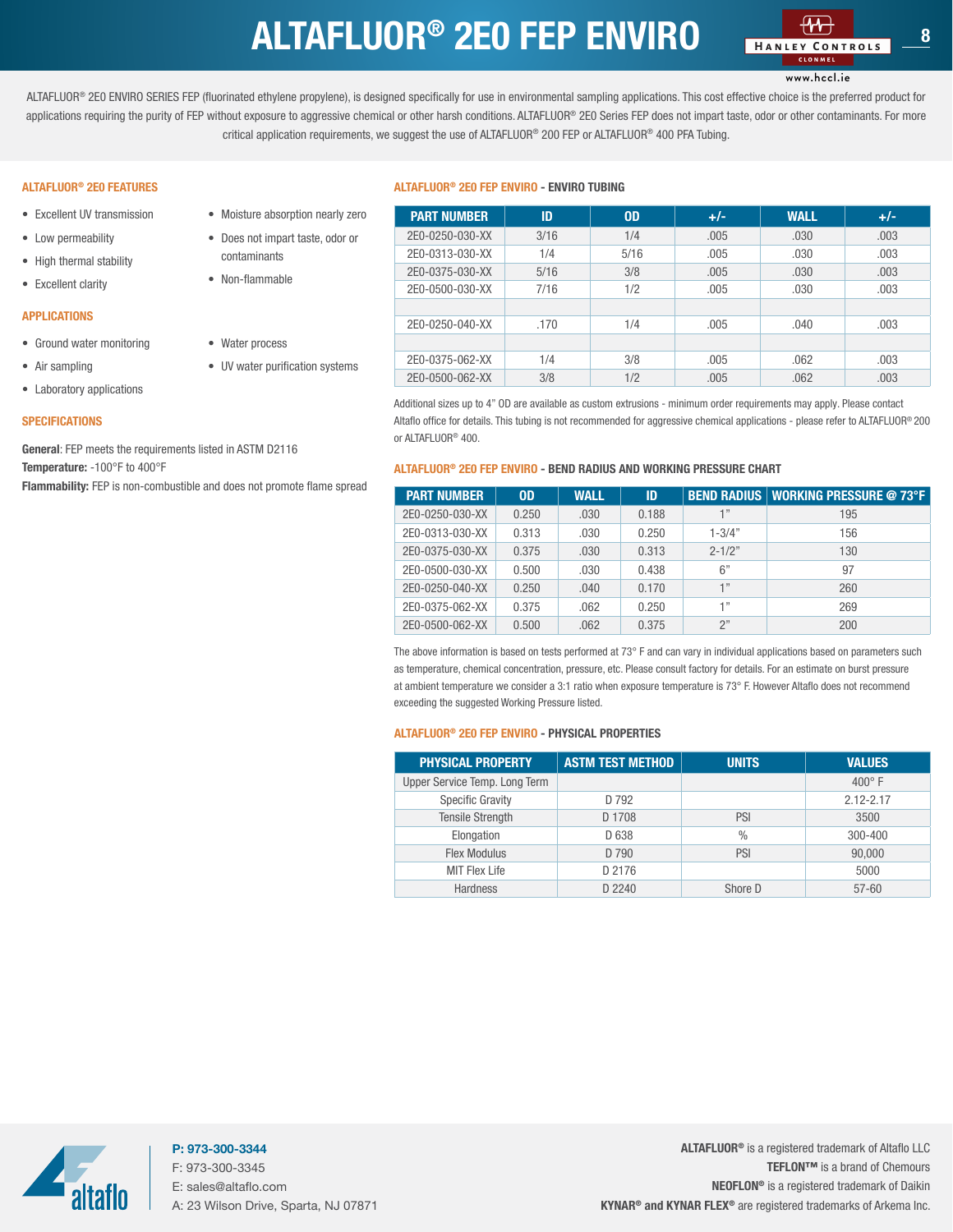## $ALTAFLUOR<sup>®</sup>$  350 THV FLEX

www.hccl.ie

<span id="page-8-0"></span>THV FLEX (tetrafluoroethylene-hexafluoropropylene-vinylidene fluoride) has a unique combination of properties making it the preferred choice for many applications. THV is ideal for use in applications requiring excellent UV light transmission combined with the safety and flexibility of plastic. THV FLEX grade has the flexibility of traditional PVC flex tubing combined with chemical resistance much closer to that of FEP. THV is available in a variety of compositions each designed for specific performance values. ALTAFLUOR® 350 Series uses THV FLEX grade, which allows for greatest flexibility, permeation resistance and good chemical resistance, but with slightly reduced upper service temperature over other grades. ALTAFLUOR® 350 also has excellent bondability with other materials, which allows for multi-layer extrusions. For more product specific information please contact your ALTAFLO representative.

#### ALTAFLUOR® 350 FEATURES

- 100% Virgin THV 221 FLEX Grade
- Highest UV and visible light transmission of any fluoropolymer
- Most flexible fluoropolymer

#### APPLICATIONS

- Laboratory
- Solar energy
- UV purification systems

#### **SPECIFICATIONS**

#### Temperature: -40 °F to 212 °F

Flammability: THV Flex grade resin is UL 94 VO rated. THV FLEX grade resists combustion and does not promote flame spread

• Good chemical resistance • Superior weatherability • Excellent bondability • Excellent ozone resistance • Extremely low permeation

• Fiber optic • Chemical process

#### ALTAFLUOR® 350 THV FLEX - TUBING

| <b>PART NUMBER</b> | ID   | OD. | +/-  | <b>WALL</b> | $+/-$ |
|--------------------|------|-----|------|-------------|-------|
| 350-0250-030-0C    | 3/16 | 1/4 | .004 | 0.030       | .003  |
| 350-0250-040-0C    | 170  | 1/4 | .004 | 0.040       | .003  |
| 350-0250-062-00    | 1/8  | 1/4 | .005 | 0.062       | .003  |
| 350-0375-062-0C    | 1/4  | 3/8 | .005 | 0.062       | .003  |

Additional sizes are available as custom items - minimum order requirements may apply. Please consult factory for additional sizes and availability.

#### ALTAFLUOR® 350 THV FLEX - BEND RADIUS AND WORKING PRESSURE CHART

| <b>PART NUMBER</b> | 0 <sub>D</sub> | <b>WALL</b> | ID    |         | BEND RADIUS   WORKING PRESSURE @ 73°F |
|--------------------|----------------|-------------|-------|---------|---------------------------------------|
| 350-0250-030-0C    | 0.250          | 0.030       | 0.188 | 1 !!    | 223                                   |
| 350-0250-040-0C    | 0.250          | 0.040       | 0.170 | 1 !!    | 297                                   |
| 350-0250-062-0C    | 0.250          | 0.062       | 0.125 | $1/2$ " | 460                                   |
| 350-0375-062-0C    | 0.375          | 0.062       | 0.250 | 4 !!    | 307                                   |

The above information is based on tests performed at 73° F and can vary in individual applications based on parameters such as temperature, chemical concentration, pressure, etc. Please consult factory for details. For an estimate on burst pressure at ambient temperature we consider a 3:1 ratio when exposure temperature is 73° F. However Altaflo does not recommend exceeding the suggested Working Pressure listed.

#### ALTAFLUOR® 350 SERIES THV FLEX - PHYSICAL PROPERTIES

| <b>PHYSICAL PROPERTY</b>      | <b>ASTM TEST METHOD</b> | <b>UNITS</b> | <b>VALUES</b> |
|-------------------------------|-------------------------|--------------|---------------|
| Upper Service Temp. Long Term |                         |              | $180^\circ$ F |
| Specific Gravity              | D 792                   |              | 1.95          |
| <b>Tensile Strength</b>       | D 638                   | PSI          | 2900          |
| Elongation                    | D                       |              | 600           |
| <b>Flex Modulus</b>           | D 790                   | PSI          | 12,000        |
| <b>MIT Flex Life</b>          |                         |              | N/A           |
| Hardness                      | D 2240                  | Shore D      | 44            |

The above information is based on tests performed at 73° F and can vary in individual applications based on parameters such as temperature, chemical concentration, pressure, etc. Please consult factory for details. For an estimate on burst pressure at ambient temperature we consider a 3:1 ratio when exposure temperature is 73° F. However Altaflo does not recommend exceeding the suggested Working Pressure listed.

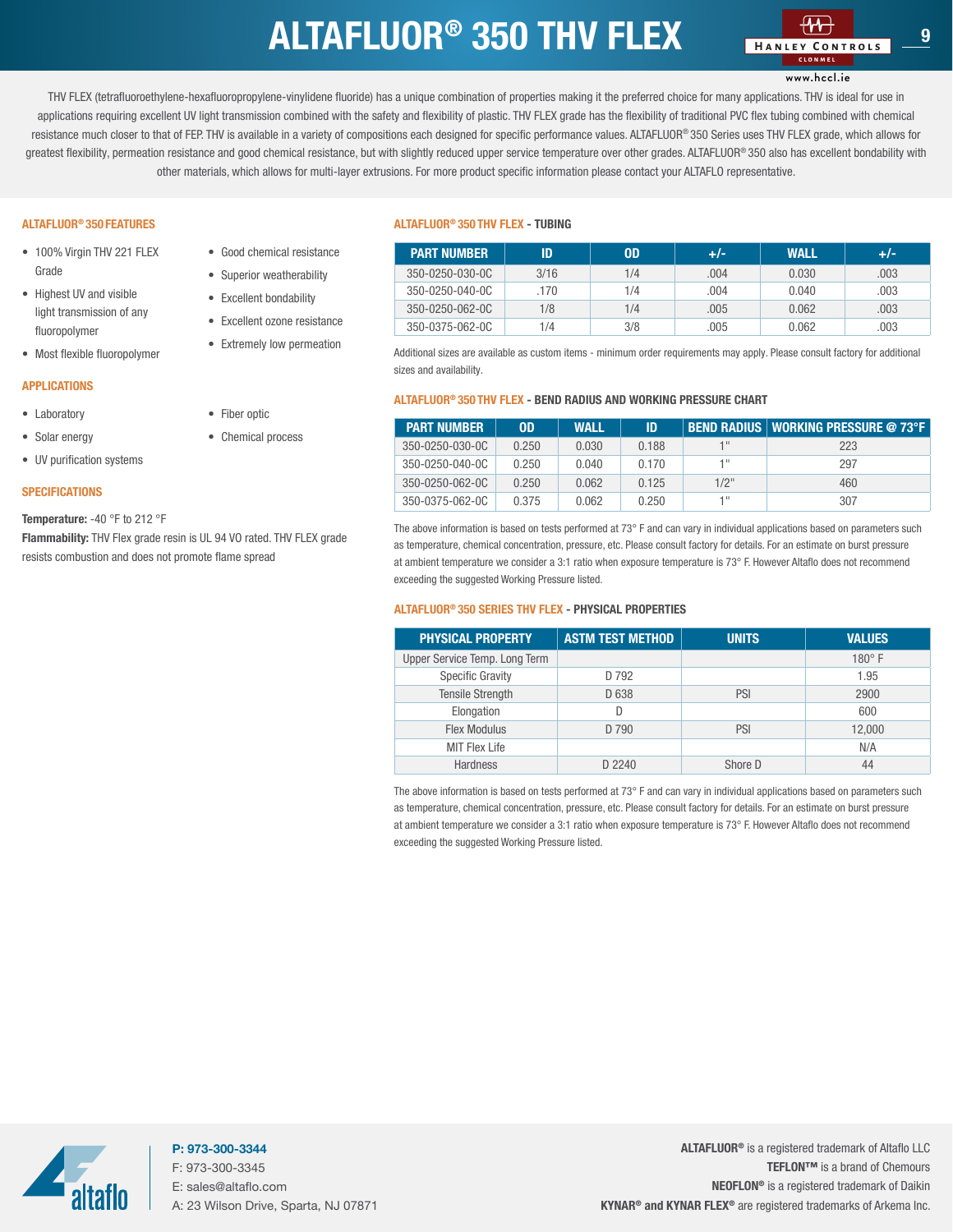### ALTAFLUOR<sup>®</sup> 400 PFA

### www.hccl.ie

<span id="page-9-0"></span>PFA (perfluoroalkoxy) is the product of choice for applications involving extreme chemical resistance combined with high temperature exposure. Although PFA is available in a variety of resin grades, ALTAFLUOR® 400 PFA tubing is made exclusively from the highest molecular weight resins available giving it superior physical properties making it suitable for even the most demanding applications. Altafluor 400 Series PFA does not impart taste or odor. ALTAFLUOR® 400 is compatible with flare or conventional type fittings.

#### ALTAFLUOR® 400 FEATURES

- 100% virgin grade high performance resins used to resist stress cracking
- Chemically inert to nearly all industrial chemicals and solvents
- Higher thermal stability than with FEP
- Lower permeability than with FEP
- Translucent

#### APPLICATIONS

- Chemical process
- Heat exchangers
- Laboratory applications
- Semiconductor

#### **SPECIFICATIONS**

General: Meets or exceeds the requirements listed in ASTM D 6867-03 Temperature: -300 °F to 500 °F

Flammability: UL 94 VO rated. PFA resists combustion and does not promote flame spread

FDA: ALTAFLUOR<sup>®</sup> 400 PFA is approved for use in food contact applications. in compliance with FDA regulation: 21 CFR 177.1550

**USP CLASS VI:** ALTAFLUOR<sup>®</sup> 400 meets the requirements of USP Class NSF: ALTAFLUOR<sup>®</sup> 400 PFA tubing is certified to NSF 51, NSF 61 and N 372



This ALTAFLUOR® 400 PFA has been tested and certified by WQA against NSF/ANSI 51, NSF/ANSI 61 to Commercial Hot (180° F/82° C), and NSF/ANSI 372 for lead free compliance.

#### ALTAFLUOR® 400 PFA - TUBING

| $+/-$<br>.003 |
|---------------|
|               |
|               |
| .003          |
| .003          |
| .003          |
| .003          |
| .003          |
| .003          |
| .003          |
| .003          |
| .003          |
| .003          |
| .003          |
| .003          |
|               |
| .003          |
| .003          |
| .003          |
|               |
| .003          |
| .003          |
| .003          |
| .003          |
| .003          |
| .003          |
| .003          |
| .003          |
| .003          |
| .003          |
| .003          |
|               |

\* Custom item - please consult factory for lead time and minimum order requirements.

\*\* Available in straight lengths only.

Additional sizes up to 4" OD are available as custom extrusions - minimum order requirements may apply. Please contact Altaflo office for details.

Stocked in natural color - please consult factory for details on available colors.

High Purity PFA is available - please see ALTAFLUOR® 480 SERIES UHP PFA + ALTAFLUOR® 450 SERIES HP PFA

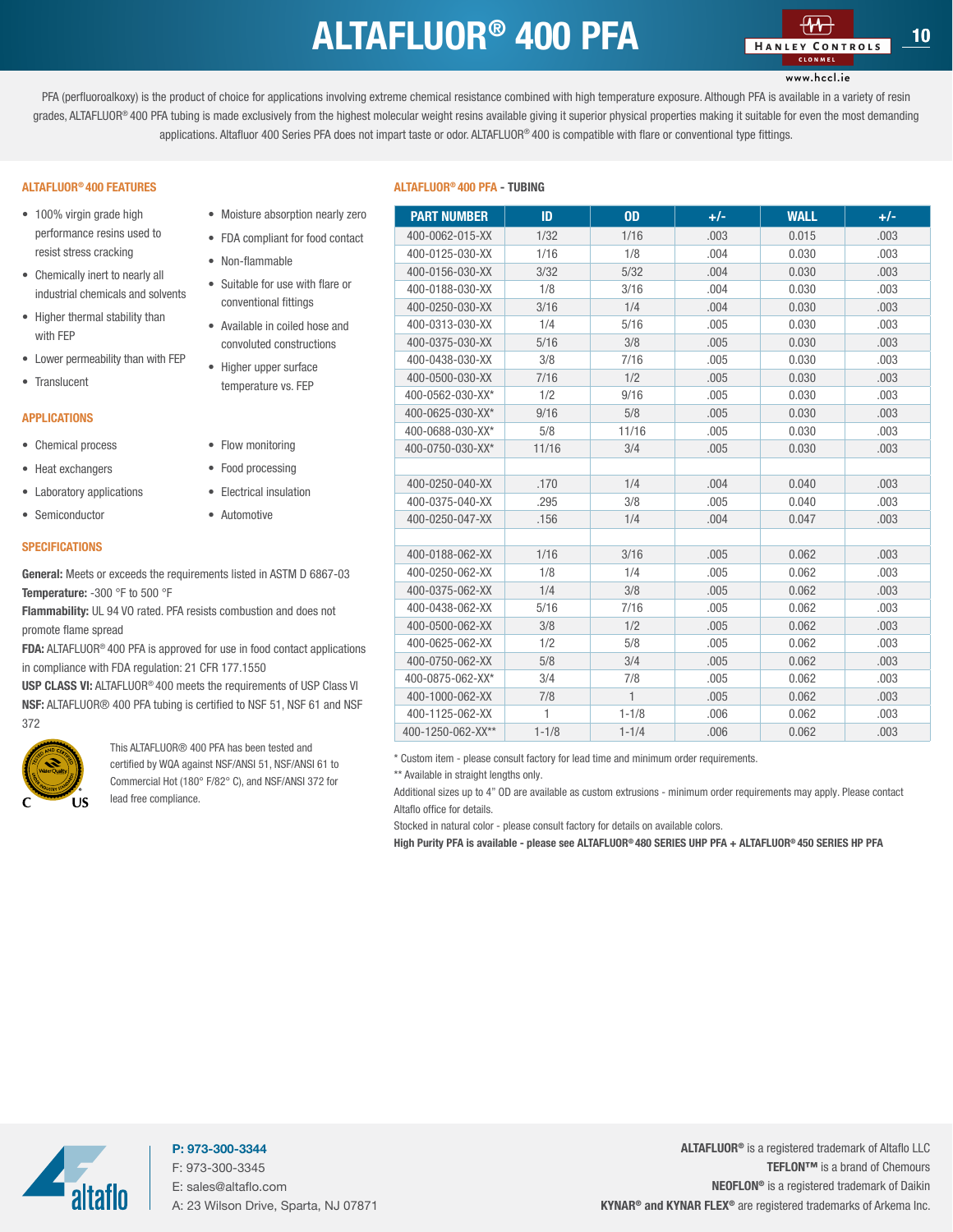## ALTAFLUOR<sup>®</sup> 400 PFA

www.hccl.ie

<span id="page-10-0"></span>

| <b>PART NUMBER</b><br><b>METRIC SIZES</b> | ID               | <b>OD</b>        | +/-  | <b>WALL</b>       | +/-  |
|-------------------------------------------|------------------|------------------|------|-------------------|------|
| 400-0157-040-XX                           | .079             | .157             | .005 | 0.040             | .003 |
|                                           | 2mm              | 4 <sub>mm</sub>  | .005 | 1mm               | .003 |
| 400-0197-040-XX                           | .118             | .197             | .005 | 0.040             | .003 |
|                                           | 3mm              | 5mm              | .005 | 1mm               | .003 |
| 400-0236-040-XX                           | .157             | .236             | .005 | 0.040             | .003 |
|                                           | 4 <sub>mm</sub>  | 6 <sub>mm</sub>  | .005 | 1mm               | .003 |
| 400-0276-040-XX                           | .197             | .276             | .005 | 0.040             | .003 |
|                                           | 5 <sub>mm</sub>  | 7 <sub>mm</sub>  | .005 | 1mm               | .003 |
| 400-0315-040-XX                           | .236             | .315             | .005 | 0.040             | .003 |
|                                           | 6 <sub>mm</sub>  | 8 <sub>mm</sub>  | .005 | 1mm               | .003 |
| 400-0354-040-XX                           | .276             | .354             | .005 | 0.040             | .003 |
|                                           | 7 <sub>mm</sub>  | 9 <sub>mm</sub>  | .005 | 1mm               | .003 |
| 400-0394-040-XX                           | .315             | .394             | .005 | 0.040             | .003 |
|                                           | 8 <sub>mm</sub>  | 10 <sub>mm</sub> | .005 | 1mm               | .003 |
| 400-0433-040-XX                           | .354             | .433             | .005 | 0.040             | .003 |
|                                           | 9 <sub>mm</sub>  | 11mm             | .005 | 1mm               | .003 |
| 400-0472-040-XX                           | .394             | .472             | .005 | 0.040             | .003 |
|                                           | 10 <sub>mm</sub> | 12mm             | .005 | 1mm               | .003 |
| 400-0551-040-XX                           | .472             | .551             | .005 | 0.040             | .003 |
|                                           | 12mm             | 14mm             | .005 | 1mm               | .003 |
| 400-0630-040-XX                           | .551             | .630             | .005 | 0.040             | .003 |
|                                           | 14 <sub>mm</sub> | 16mm             | .005 | 1mm               | .003 |
|                                           |                  |                  |      |                   |      |
| 400-0354-059-XX                           | .236             | .354             | .005 | 0.059             | .003 |
|                                           | 6 <sub>mm</sub>  | 9 <sub>mm</sub>  | .005 | 1.5 <sub>mm</sub> | .003 |
| 400-0472-059-XX                           | .354             | .472             | .005 | 0.059             | .003 |
|                                           | 9 <sub>mm</sub>  | 12mm             | .005 | 1.5 <sub>mm</sub> | .003 |

PART NUMBER | NOMINAL SIZE | ACTUAL OD | WALL | STOCK LENGTH 400-0540-088-0C\* 1/4" .540" ± .010 .088"+.020,-0 5ft / 10ft 400-0840-109-0C\* 1/2" .840" ± .010 .109"+.020,-0 5ft / 10ft  $400-1050-113-00$ <sup>\*</sup> 3/4" 1.050" ± .010 .113" + .020, -0 5ft / 10ft  $400-1315-133-00$ <sup>\*</sup> 1" 1.315" ± .010 .133" + .020,-0 5ft / 10ft  $400-1660-140-00$ <sup>\*</sup>  $1-1/4$ "  $1.660$ "  $\pm .015$   $1.40$ "  $\pm .020,-0$  10 FT 400-1900-145-0 $\text{C*}$  1-1/2" 1.900"  $\pm$  .015 .145"+.020,-0 10 FT  $400-2375-154-00^*$  2" 2.374" ± .015 .154" + .020,-0 10 FT

\*Custom item - please consult factory for lead time and minimum order requirements. Please see ALTAFLUOR® 480 Pipe for stock items. Additional sizes and Schedule 80 Pipe available upon request. Custom item - see Coiled Hose Order Form for ordering information. Please consult factory for additional details. 480 SERIES UHP PFA schedule 40 pipe is a stock item and available for immediate shipment.

#### ALTAFLUOR® 400 PFA - COILED HOSE



Custom item - see Coiled Hose Order Form for ordering information. Please consult factory for additional details.

Additional sizes up to 4" OD are available as custom extrusions - minimum order requirements may apply. Please contact Altaflo office for details.

Stocked in natural color - please consult factory for details on available colors.

NEW: High Purity PFA is available - please see ALTAFLUOR® 480 SERIES UHP PFA

#### ALTAFLUOR® 400 PFA - STANDARD CONVOLUTED CONSTRUCTION

| <b>PART NUMBER</b>       | <b>NOMINAL OD SIZE</b> | <b>ID MIN</b> | <b>ID MAX</b> | <b>OD MAX</b> | <b>NOMINAL WALL</b> | <b>CONVOLUTIONS PER INCH</b> |
|--------------------------|------------------------|---------------|---------------|---------------|---------------------|------------------------------|
| 40C-0375-020-XX*         | 3/8                    | 0.251         | 0.275         | 0.375         | 0.020               |                              |
| 40C-0500-023-XX*         | 1/2                    | 0.364         | 0.375         | 0.500         | 0.023               |                              |
| $40C - 0625 - 025 - XX*$ | 5/8                    | 0.485         | 0.500         | 0.625         | 0.025               | 5.5                          |
| 40C-0750-025-XX*         | 3/4                    | 0.608         | 0.625         | 0.750         | 0.025               |                              |
| $40C - 0875 - 025 - XX*$ | 7/8                    | 0.730         | 0.750         | 0.875         | 0.025               |                              |
| 40C-1000-025-XX*         |                        | 0.860         | 0.875         | 0.000         | 0.025               | 3.5                          |

\*Custom item - please consult factory for lead time and minimum order requirements.

### ALTAFLUOR® 400 PFA - ULTRA FLEX CONVOLUTED CONSTRUCTION

| <b>PART NUMBER</b> | <b>NOMINAL OD SIZE</b> | <b>ID MIN</b> | <b>ID MAX</b> | <b>OD MAX</b> | <b>NOMINAL WALL</b> | <b>CONVOLUTIONS PER INCH</b> |
|--------------------|------------------------|---------------|---------------|---------------|---------------------|------------------------------|
| 40U-0375-020-XX*   | 3/8                    | 0.251         | 0.275         | 0.375         | 0.020               |                              |
| 40U-0500-023-XX*   | 1/2                    | 0.364         | 0.375         | 0.500         | 0.023               |                              |
| 40U-0625-025XX*    | 5/8                    | 0.485         | 0.500         | 0.625         | 0.025               |                              |
| 40U-0750-025-XX*   | 3/4                    | 0.608         | 0.625         | 0.750         | 0.025               |                              |
| 40U-0875-025-XX*   | 7/8                    | 0.730         | 0.750         | 0.875         | 0.025               |                              |
| 40U-1000-025-XX*   |                        | 0.860         | 0.875         | 1.000         | 0.025               |                              |

\*Custom item - please consult factory for lead time and minimum order requirements.

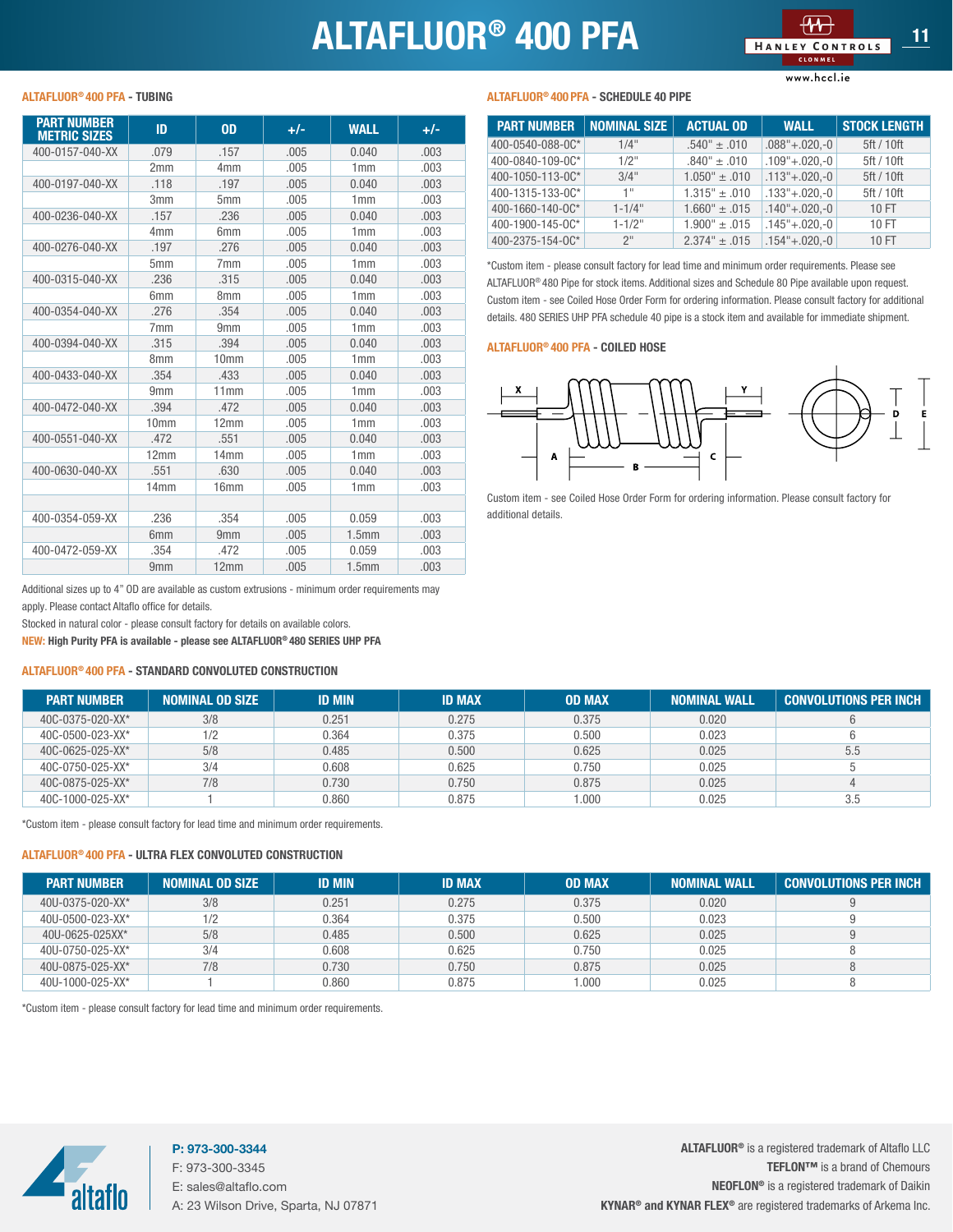## ALTAFLUOR<sup>®</sup> 400 PFA **12 ALTAFLUOR<sup>®</sup>** 400 PFA

www.hccl.ie

<span id="page-11-0"></span>Due to the nature of applications involving the use of fluoropolymers, we suggest that all customers test product within the conditions specific to their application prior to use.

#### ALTAFLUOR® 400 PFA - BEND RADIUS AND WORKING PRESSURE CHART

| <b>PART NUMBER</b> | 0 <sub>D</sub> | <b>WALL</b> | ID    | <b>BEND RADIUS</b> | <b>WORKING PRESSURE @ 73°F</b> |
|--------------------|----------------|-------------|-------|--------------------|--------------------------------|
| 400-0125-030-XX    | 0.125          | 0.030       | 0.062 | $1/2$ "            | 449                            |
| 400-0156-030-XX    | 0.156          | 0.030       | 0.094 | $1/2$ "            | 360                            |
| 400-0188-030-XX    | 0.188          | 0.030       | 0.125 | 3/4"               | 299                            |
| 400-0188-062-XX    | 0.188          | 0.062       | 0.062 | $1/2$ "            | 617                            |
| 400-0250-030-XX    | 0.250          | 0.030       | 0.188 | 1"                 | 225                            |
| 400-0250-040-XX    | 0.250          | 0.040       | 0.170 | 1"                 | 300                            |
| 400-0250-047-XX    | 0.250          | 0.047       | 0.157 | 3/4"               | 352                            |
| 400-0250-062-XX    | 0.250          | 0.062       | 0.125 | $1/2$ "            | 464                            |
| 400-0313-030-XX    | 0.313          | 0.030       | 0.250 | $1 - 3/4$ "        | 179                            |
| 400-0313-062-XX    | 0.313          | 0.062       | 0.188 | 1 <sup>0</sup>     | 371                            |
| 400-0375-030-XX    | 0.375          | 0.030       | 0.313 | $2 - 1/2$ "        | 150                            |
| 400-0375-062-XX    | 0.375          | 0.062       | 0.250 | 1 <sup>11</sup>    | 310                            |
| 400-0438-030-XX    | 0.438          | 0.030       | 0.375 | $3 - 1/2$ "        | 128                            |
| 400-0438-062-XX    | 0.438          | 0.062       | 0.313 | 2 <sup>11</sup>    | 265                            |
| 400-0500-030-XX    | 0.500          | 0.030       | 0.438 | 4"                 | 112                            |
| 400-0500-062-XX    | 0.500          | 0.062       | 0.375 | 2 <sup>11</sup>    | 232                            |
| 400-0625-030-XX    | 0.625          | 0.030       | 0.562 | $6 - 1/2$ "        | 90                             |
| 400-0625-062-XX    | 0.625          | 0.062       | 0.500 | 3"                 | 186                            |
| 400-0750-030-XX    | 0.750          | 0.030       | 0.688 | 8"                 | 75                             |
| 400-0750-062-XX    | 0.750          | 0.062       | 0.625 | 6"                 | 155                            |
| 400-0875-062-XX    | 0.875          | 0.062       | 0.750 | 12"                | 133                            |
| 400-1000-062-XX    | 1.000          | 0.062       | 0.875 | 22"                | 116                            |
| 400-1125-062-XX    | 1.125          | 0.062       | 1.000 | N/A                | 105                            |
| 400-1250-062-XX    | 1.250          | 0.062       | 1.125 | N/A                | 84                             |

The above information is based on tests performed at 73° F and can vary in individual applications based on parameters such as temperature, chemical concentration, pressure, etc. Please consult factory for details. For an estimate on burst pressure at ambient temperature we consider a 3:1 ratio when exposure temperature is 73° F. However Altaflo does not recommend exceeding the suggested Working Pressure listed.

| <b>METRIC SIZES</b> | <b>OD</b>        | <b>WALL</b> | ID               | <b>BEND RADIUS</b> | <b>WORKING PRESSURE @ 73°F</b> |
|---------------------|------------------|-------------|------------------|--------------------|--------------------------------|
| 400-0157-040-XX     | 0.157            | 0.040       | 0.078            | $1 - 1/2$ "        | 468                            |
|                     | 4 <sub>mm</sub>  | 1mm         | 2mm              |                    |                                |
| 400-0236-040-XX     | 0.236            | 0.040       | 0.157            | $1 - 3/4$ "        | 312                            |
|                     | 6 <sub>mm</sub>  | 1mm         | 4 <sub>mm</sub>  |                    |                                |
| 400-0315-040-XX     | 0.315            | 0.040       | 0.236            | $2 - 1/2$ "        | 234                            |
|                     | 8 <sub>mm</sub>  | 1mm         | 6 <sub>mm</sub>  |                    |                                |
| 400-0394-040-XX     | 0.394            | 0.040       | 0.315            | $2 - 3/4$ "        | 187                            |
|                     | 10 <sub>mm</sub> | 1mm         | 8 <sub>mm</sub>  |                    |                                |
| 400-0472-040-XX     | 0.472            | 0.040       | 0.394            | 4"                 | 156                            |
|                     | 12mm             | 1mm         | 10 <sub>mm</sub> |                    |                                |

#### ALTAFLUOR® 400 SERIES PFA - PHYSICAL PROPERTIES

| <b>PHYSICAL PROPERTY</b> | <b>ASTM TEST METHOD</b> | <b>UNITS</b> | <b>VALUES</b> |
|--------------------------|-------------------------|--------------|---------------|
| Upper Service Temp.      |                         |              | $500^\circ$ F |
| <b>Specific Gravity</b>  | D 792                   |              | 2.15          |
| <b>Tensile Strength</b>  | D 1708                  | PSI          | 4200          |
| Elongation               | D 638                   | $\%$         | 400           |
| <b>Flex Modulus</b>      | D 790                   | PSI          | 90,000        |
| MIT Flex Life            | D 2176                  |              | $500,000+$    |
| Hardness                 | D 2240                  | Shore D      | 60            |

The above information is based on tests performed at 73° F and can vary in individual applications based on parameters such as temperature, chemical concentration, pressure, etc. Please consult factory for details. NOTE: The values represented above are based on the use of 100% virgin grade high performance - low melt flow PFA resin as used in the production of ALTAFLUOR® 400 Series Tubing. When comparing data it is critical that performance values are listed for the grade of resin used.

High Purity PFA is available - please see ALTAFLUOR® 480 SERIES UHP PFA + ALTAFLUOR® 450 SERIES HP PFA



### P: 973-300-3344

F: 973-300-3345 E: sales@altaflo.com A: 23 Wilson Drive, Sparta, NJ 07871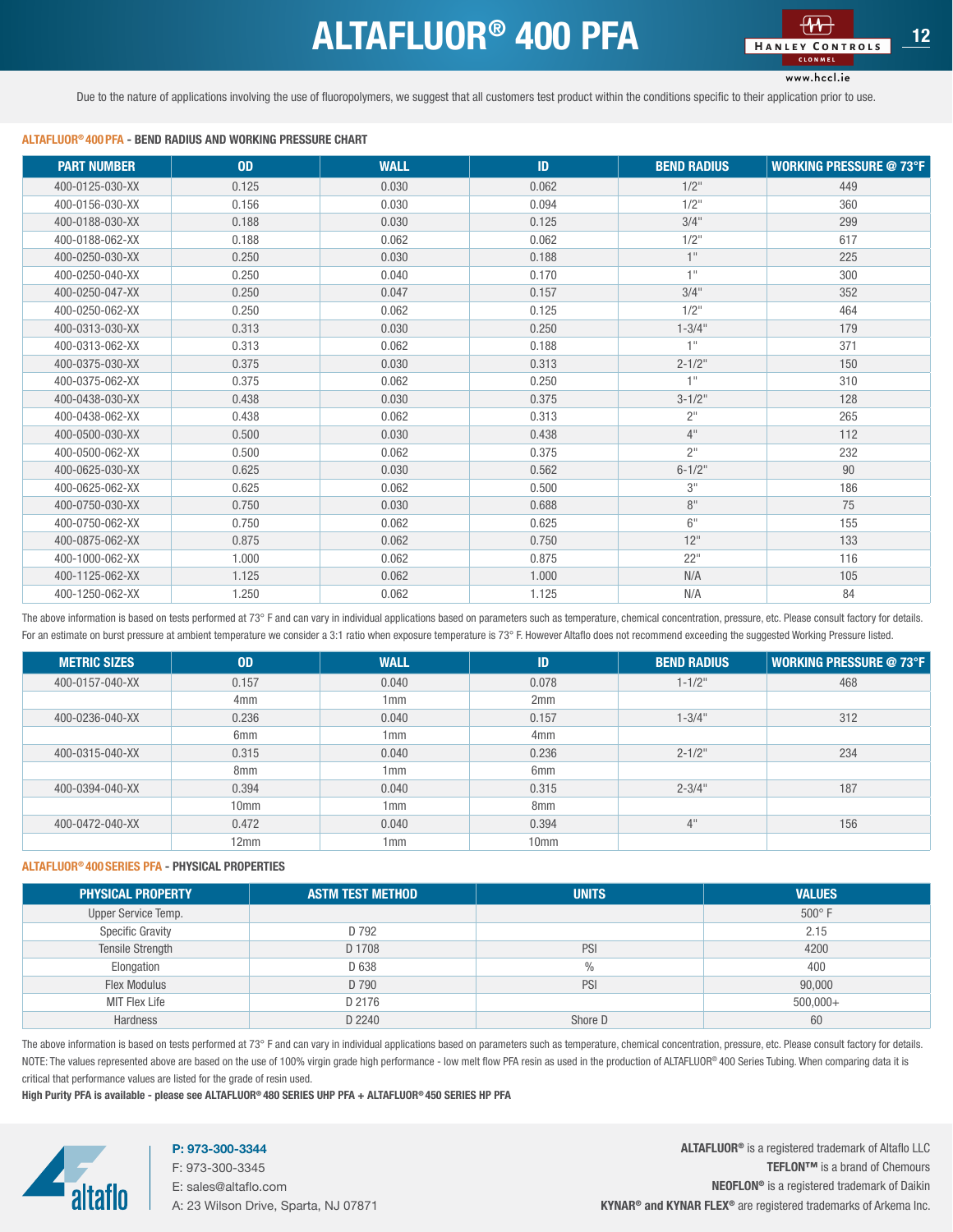### $ALTAFLUOR<sup>®</sup>$  450 HP PFA  $\frac{44}{14}$   $\frac{44}{13}$   $\frac{13}{13}$

#### www.hccl.ie

<span id="page-12-0"></span>ALTAFLUOR® 450 HP PFA (high purity perfluoroalkoxy) is commonly chosen for applications involving extreme chemical resistance combined with high purity requirements. Although HP PFA is available in a variety of resin grades, ALTAFLUOR® 450 HP PFA tubing is made from a high molecular weight, high purity resin that provides excellent chemical resistance, highest purity levels (extractable data available upon request) and smooth surface finish. ALTAFLUOR 450 SERIES HP PFA does not impart taste or odor. ALTAFLUOR® 450 HP PFA tubing is ideal for use with flare or conventional fittings.

#### ALTAFLUOR® 450 FEATURES

- Exclusive use of Dyneon 6502UHP PFA – a Semi-57 & C-90 approved resin
- 100% Virgin High Performance Grade resin used to resist stress cracking
- Chemically inert to nearly all industrial chemicals & solvents
- High thermal stability
- Low permeation
- Translucent

#### APPLICATIONS

- Semiconductor
- Chemical process
- Heat Exchangers

#### **SPECIFICATIONS**

General: Meets or exceeds the requirements listed in ASTM D 6867-03 Temperature: -320 °F to 500 °F

Flammability: Resin is UL 94 V0 rated. HP PFA resists combustion and does not promote flame spread.

• Smooth surface finish resulting in less area of particle entrapment

• Moisture absorption nearly zero • FDA compliant for food contact

• Suitable for use with flare or conventional fittings • Also available in pipe, coiled hose and convoluted

• Non-Flammable

constructions

• Laboratory applications • Flow Monitoring • Pharmaceutical

FDA: HP PFA is approved for use in food contact applications in compliance with FDA regulation: 21 CFR 177.1550

#### ALTAFLUOR® 450 HP PFA - TUBING

| <b>PART NUMBER</b>  | ID              | <b>OD</b>        | $+/-$ | <b>WALL</b> | $+/-$ |
|---------------------|-----------------|------------------|-------|-------------|-------|
| 450-0125-030-OC     | 1/16            | 1/8              | .004  | 0.030       |       |
|                     |                 |                  |       |             | .003  |
| 450-0250-030-0C     | 3/16            | 1/4              | .004  | 0.030       | .003  |
|                     |                 |                  |       |             |       |
| 450-0250-040-0C     | .170            | 1/4              | .004  | 0.040       | .003  |
|                     |                 |                  |       |             |       |
| 450-0250-047-0C     | .156            | 1/4              | .004  | 0.047       | .003  |
|                     |                 |                  |       |             |       |
| 450-0250-062-0C     | 1/8             | 1/4              | .005  | 0.062       | .003  |
| 450-0375-062-0C     | 1/4             | 3/8              | .005  | 0.062       | .003  |
| 450-0500-062-0C     | 3/8             | 1/2              | .005  | 0.062       | .003  |
| 450-0750-062-0C     | 5/8             | 3/4              | .005  | 0.062       | .003  |
| 450-1000-062-0C     | 7/8             | 1                | .005  | 0.062       | .003  |
|                     |                 |                  |       |             |       |
| 450-1250-075-OC     | 1.100           | 1.250            | .008  | 0.075       | .003  |
|                     |                 |                  |       |             |       |
| <b>METRIC SIZES</b> | ID              | 0 <sub>D</sub>   | $+/-$ | <b>WALL</b> | $+/-$ |
| 450-0157-040-0C     | .078            | .157             | .005  | 0.040       | .003  |
|                     | 2mm             | 4 <sub>mm</sub>  | .005  | 1mm         | .003  |
| 450-0236-040-0C     | .157            | .236             | .005  | 0.040       | .003  |
|                     | 4 <sub>mm</sub> | 6 <sub>mm</sub>  | .005  | 1mm         | .003  |
| 450-0315-040-0C     | .236            | .315             | .005  | 0.040       | .003  |
|                     | 6mm             | 8 <sub>mm</sub>  | .005  | 1mm         | .003  |
| 450-0394-040-0C     | .315            | .394             | .005  | 0.040       | .003  |
|                     | 8 <sub>mm</sub> | 10 <sub>mm</sub> | .005  | 1mm         | .003  |
| 450-0472-040-0C     | .394            | .472             | .005  | 0.040       | .003  |

Additional sizes up to 4" OD available upon request. Please contact Altaflo office for details. Available in natural color only. For pigmented items, see ALTAFLUOR® 400 series.

Tested and meets requirements of Semi F-57 and Semi C-90. Test results available upon request.

#### ALTAFLUOR® 450 HP PFA - SCHEDULE 40 PIPE

| <b>PART NUMBER</b> | <b>NOMINAL SIZE</b> | <b>ACTUAL OD</b>                | <b>WALL</b>            | <b>STOCK LENGTH</b> |
|--------------------|---------------------|---------------------------------|------------------------|---------------------|
| 450-0540-088-0C    | 1/4"                | $.540^{\circ} \pm .010^{\circ}$ | $.088" + .020. -0$     | 10 <sup>ft</sup>    |
| 450-0840-109-0C    | $1/2$ "             | $.840^{\circ} \pm .010$         | $.109^{\circ}+.020.-0$ | 10 <sup>ft</sup>    |
| 450-1050-113-0C    | 3/4"                | $1.050" \pm .015$               | $.113" + .020. -0$     | 10 <sup>ft</sup>    |
| 450-1315-133-0C    | 1 !!                | $1.315" \pm .015$               | $.133^{\circ}+.020,-0$ | 10 <sup>ft</sup>    |
| 450-1660-140-0C    | $1 - 1/4$ "         | $1.660" \pm .015$               | $.140^{\circ}+.020,-0$ | 10 <sup>ft</sup>    |
| 450-1900-145-0C    | $1 - 1/2$ "         | $1.900" \pm .015$               | $.145$ "+.020 $, -0$   | 10 <sup>ft</sup>    |
| 450-2375-154-0C    | 2 <sup>11</sup>     | $2.375" \pm .020$               | $.154^{\circ}+.020.-0$ | 10 <sup>ft</sup>    |

10mm | 12mm | .005 | 1mm | .003

Altaflo maintains inventory of Schedule 40 Pipe in our 450 HP PFA Series. Schedule 40 Pipe is also available as a Custom Order in Altafluor 200, 400 & 480 Series resins.



P: 973-300-3344 F: 973-300-3345 E: sales@altaflo.com A: 23 Wilson Drive, Sparta, NJ 07871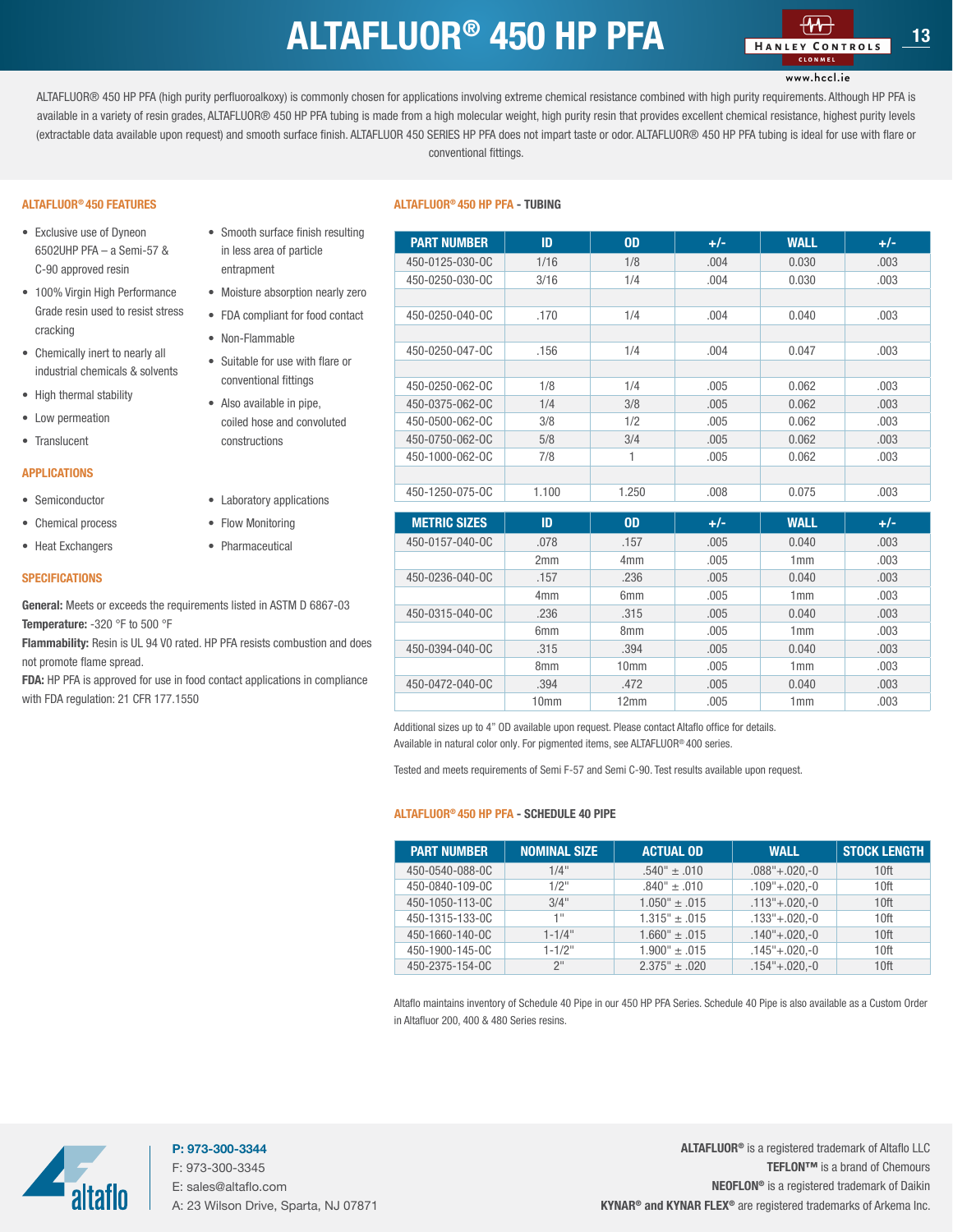### $ALTAFLUOR<sup>®</sup>$  450 HP PFA  $\frac{44+}{144 \times 10^{13} \text{ CONTROLS}}$  14

www.hccl.ie

<span id="page-13-0"></span>Due to the nature of applications involving the use of fluoropolymers, we suggest that all customers test product within the conditions specific to their application prior to use.

#### ALTAFLUOR® 450 HP PFA - BEND RADIUS AND WORKING PRESSURE CHART

| <b>PART NUMBER</b>  | 0 <sub>D</sub>   | <b>WALL</b> | ID              | <b>BEND RADIUS</b> | <b>WORKING PRESSURE @ 73°F</b> |
|---------------------|------------------|-------------|-----------------|--------------------|--------------------------------|
| 450-0125-030-0C     | 0.125            | 0.030       | 0.062           | $1/2$ "            | 451                            |
| 450-0250-030-OC     | 0.250            | 0.030       | 0.188           | $+11$              | 226                            |
| 450-0250-040-0C     | 0.250            | 0.040       | 0.170           | $+11$              | 301                            |
| 450-0250-047-0C     | 0.250            | 0.047       | 0.157           | 3/4"               | 353                            |
| 450-0250-062-0C     | 0.250            | 0.062       | 0.125           | $1/2$ "            | 466                            |
| 450-0375-062-0C     | 0.375            | 0.062       | 0.250           | 4H                 | 311                            |
| 450-0500-062-0C     | 0.500            | 0.062       | 0.375           | 2 <sup>11</sup>    | 233                            |
| 450-0750-062-0C     | 0.750            | 0.062       | 0.625           | 6"                 | 155                            |
| 450-1000-062-0C     | 1.000            | 0.062       | 0.875           | 22"                | 117                            |
| 450-1250-075-OC     | 1.250            | 0.075       | 1.100           | 25"                | 75                             |
| <b>METRIC SIZES</b> | 0 <sub>D</sub>   | <b>WALL</b> | ID              | <b>BEND RADIUS</b> | <b>WORKING PRESSURE @ 73°F</b> |
| 450-0157-040-OC     | 0.157            | 0.040       | 0.079           | 1"                 | 468                            |
|                     | 4 <sub>mm</sub>  | 1mm         | 2mm             |                    |                                |
| 450-0236-040-0C     | 0.236            | 0.040       | 0.157           | $1 - 3/4$ "        | 313                            |
|                     | 6 <sub>mm</sub>  | 1mm         | 4 <sub>mm</sub> |                    |                                |
| 450-0315-040-OC     | 0.315            | 0.040       | 0.236           | $2 - 1/2$ "        | 235                            |
|                     | 8 <sub>mm</sub>  | 1mm         | 6 <sub>mm</sub> |                    |                                |
| 450-0394-040-0C     | 0.394            | 0.040       | 0.315           | $2 - 3/4"$         | 188                            |
|                     | 10 <sub>mm</sub> | 1mm         | 8 <sub>mm</sub> |                    |                                |
| 450-0472-040-0C     | 0.472            | 0.040       | 0.394           | 4"                 | 156                            |
|                     |                  |             |                 |                    |                                |

The above information is based on tests performed at 73° F and can vary in individual applications based on parameters such as temperature, chemical concentration, pressure, etc. Please consult factory for details. For an estimate on burst pressure at ambient temperature we consider a 3:1 ratio when exposure temperature is 73° F. However Altaflo does not recommend exceeding the suggested Working Pressure listed. Additional sizes up to 2" are available.

Available in natural color only. For pigmented items, see ALTAFLUOR® 400 series.

#### ALTAFLUOR® 450 SERIES HP PFA - PHYSICAL PROPERTIES

| <b>PHYSICAL PROPERTY</b> | <b>ASTM TEST METHOD</b> | <b>UNITS</b> | <b>VALUES</b> |
|--------------------------|-------------------------|--------------|---------------|
| Upper Service Temp.      |                         |              | $500^\circ$ F |
| <b>Specific Gravity</b>  | D 792                   |              | 2.15          |
| <b>Tensile Strength</b>  | D 1708                  | PSI          | 4500          |
| Elongation               | D 638                   | $\%$         | 400           |
| <b>Flex Modulus</b>      | D 790                   | PSI          | 90,000        |
| MIT Flex Life            | D 2176                  |              | 500,000       |
| Hardness                 | D 2240                  | Shore D      | 60            |

The above information is based on tests performed at 73° F and can vary in individual applications based on parameters such as temperature, chemical concentration, pressure, etc. Please consult factory for details. NOTE: The values represented above are based on the use of 100% virgin grade high performance - low melt flow PFA resin as used in the production of ALTAFLUOR® 450 Series Tubing. When comparing data it is critical that performance values are listed for the grade of resin used.



P: 973-300-3344 F: 973-300-3345 E: sales@altaflo.com A: 23 Wilson Drive, Sparta, NJ 07871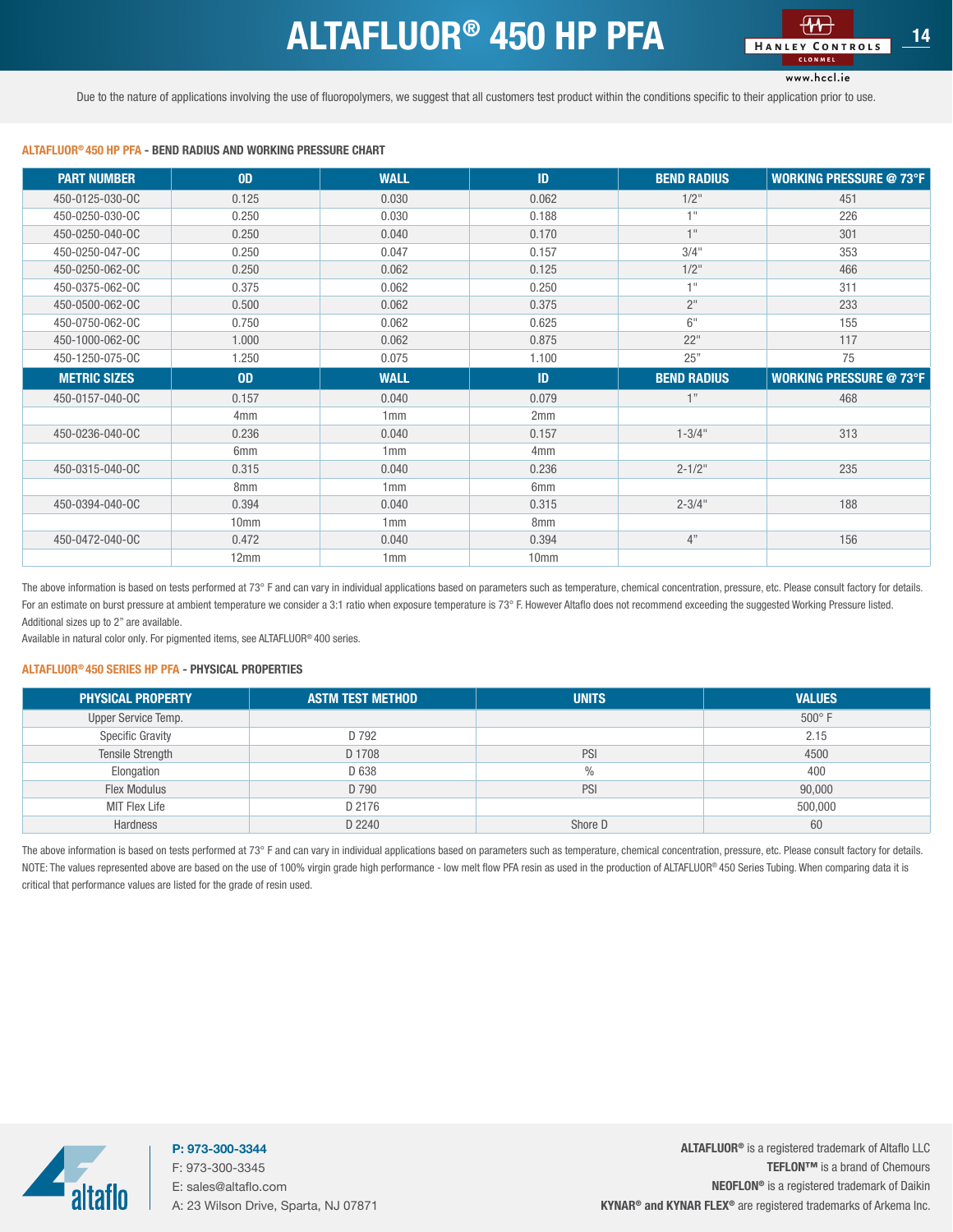## ALTAFLUOR<sup>®</sup> 450 HP PFA



#### www.hccl.ie

#### <span id="page-14-0"></span>ALTAFLUOR® 450 HP PFA - STANDARD CONVOLUTED CONSTRUCTION

| <b>PART NUMBER</b> | <b>NOMINAL OD SIZE</b> | <b>ID MIN</b> | <b>ID MAX</b> | <b>OD MAX</b> | <b>NOMINAL WALL</b> | CONVOLUTIONS PER INCH |
|--------------------|------------------------|---------------|---------------|---------------|---------------------|-----------------------|
| 45C-0375-020-0C*   | 3/8                    | 0.251         | 0.275         | 0.375         | 0.020               |                       |
| 45C-0500-023-0C*   | 1/2                    | 0.364         | 0.375         | 0.500         | 0.023               |                       |
| 45C-0625-025-0C*   | 5/8                    | 0.485         | 0.500         | 0.625         | 0.025               | 5.5                   |
| 45C-0750-025-0C*   | 3/4                    | 0.608         | 0.625         | 0.750         | 0.025               |                       |
| 45C-0875-025-0C*   | 7/8                    | 0.730         | 0.750         | 0.875         | 0.025               |                       |
| 45C-1000-025-0C*   |                        | 0.860         | 0.875         | 1.000         | 0.025               | 3.5                   |

\*Custom item - please consult factory for lead time and minimum order requirements. Available in natural color only. For pigmented items, see ALTAFLUOR® 400 series.

#### ALTAFLUOR® 450 HP PFA - ULTRA FLEX CONVOLUTED CONSTRUCTION

| <b>PART NUMBER</b> | <b>NOMINAL OD SIZE</b> | <b>ID MIN</b> | <b>ID MAX</b> | <b>OD MAX</b> | <b>NOMINAL WALL</b> | <b>CONVOLUTIONS PER INCH</b> |
|--------------------|------------------------|---------------|---------------|---------------|---------------------|------------------------------|
| 45U-0375-020-0C*   | 3/8                    | 0.251         | 0.275         | 0.375         | 0.020               |                              |
| 45U-0500-023-0C*   | 1/2                    | 0.364         | 0.375         | 0.500         | 0.023               |                              |
| 45U-0625-025-0C*   | 5/8                    | 0.485         | 0.500         | 0.625         | 0.025               |                              |
| 45U-0750-025-0C*   | 3/4                    | 0.608         | 0.625         | 0.750         | 0.025               |                              |
| 45U-0875-025-0C*   | 7/8                    | 0.730         | 0.750         | 0.875         | 0.025               |                              |
| 45U-1000-025-0C*   |                        | 0.860         | 0.875         | .000          | 0.025               |                              |

\*Custom item - please consult factory for lead time and minimum order requirements. Available in natural color only. For pigmented items, see ALTAFLUOR® 400 series.

#### ALTAFLUOR® 450 HP PFA - COILED HOSE



Custom item - see Coiled Hose Order Form for ordering information. Please consult factory for additional details.



P: 973-300-3344 F: 973-300-3345 E: sales@altaflo.com A: 23 Wilson Drive, Sparta, NJ 07871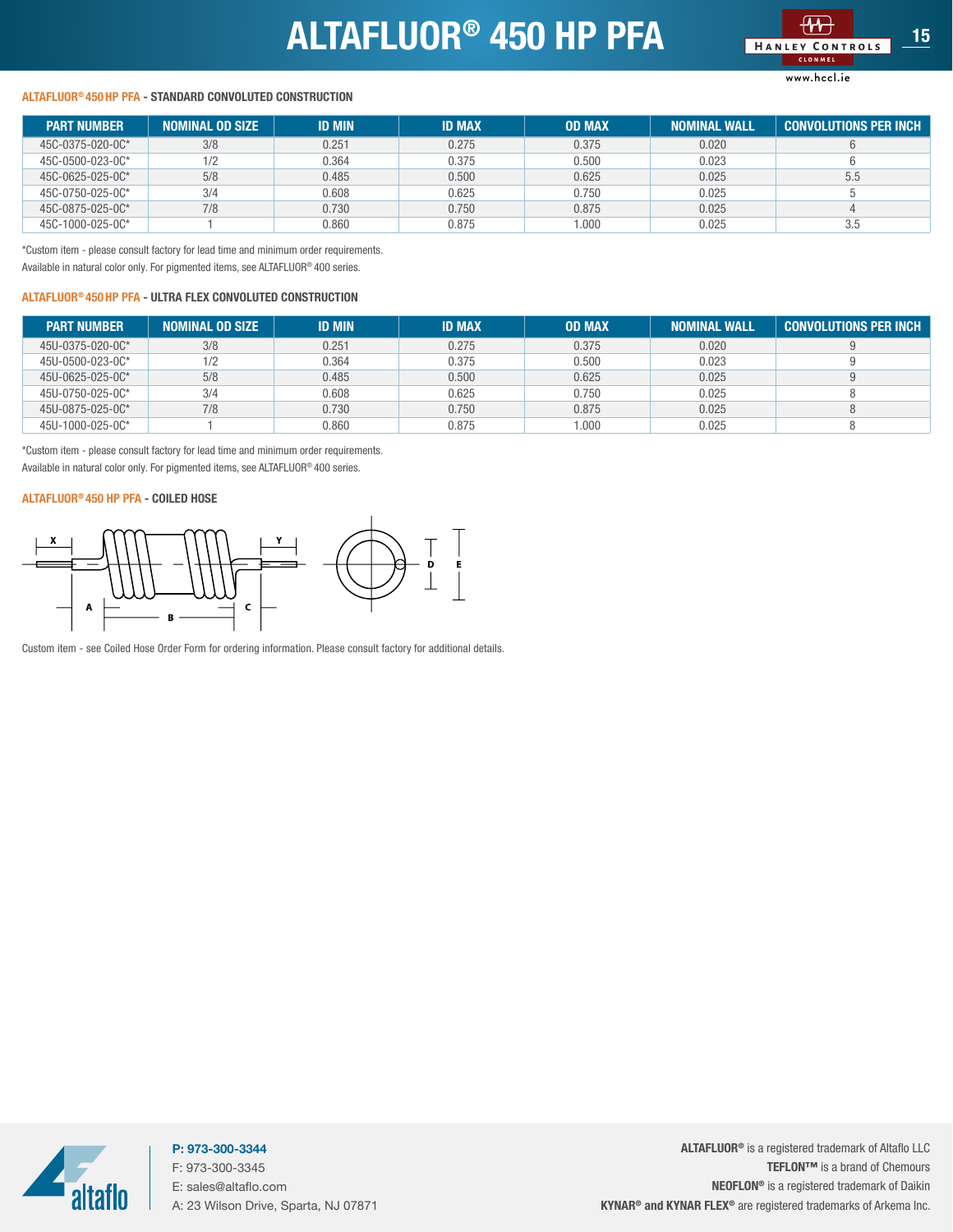### <span id="page-15-0"></span>ALTAFLUOR 450 SERIES DCHP DUAL CONTAINMENT HP PFA TUBING <sup>16</sup>

#### The CLEAR CHOICE for semiconductor, pharmaceutical, and other critical chemical systems

ALTAFLUOR® DCHP SERIES DUAL CONTAINMENT TUBING provides end users with an integrated fluid flow solution for critical processes where high purity and safety are primary concerns.

The inner tube, produced exclusively from 100% Virgin Dyneon 6502UHPZ HP PFA resin, ensures highest purity levels in critical applications. The outer tube, constructed of 100% Virgin grade FEP not only provides excellent clarity for visual inspection, but offers enhanced protection against product damage or personal injury from possible leaks that may occur during the chemical delivery process. The Tube-in-Tube design does not introduce contaminants during the installation process and the ability to provide ALTAFLUOR® DCHP Dual Containment Tubing in long continuous lengths reduces the need for excess connections thereby reducing the overall system cost.

#### KEY PROPERTIES

- Exclusive use of Dyneon 6502UHPZ HP PFA SEMI F-57 & C-90 approved resin
- Produced and packaged in a clean room environment
- Ends capped custom dual containment end caps
- Excellent chemical resistance
- Low permeability

#### CUSTOM APPLICATIONS

- Custom laser marking
- Custom packaging: straight lengths, short cut-to-length pieces; long continuous lengths
- Private Labeling

#### • Extremely low extractable levels: metallic and organic

- Smooth surface finish
- Excellemt mechanical

performance

- Laser marked for complete traceability
- Flame resistant fluoropolymers meet UL 94 VO

#### ALTAFLUOR® DCHP SERIES DUAL CONTAINMENT

| <b>PART NUMBER</b> | <b>PRIMARY TUBING</b><br>(DYNEON 6502UHPZ HP PFA) | <b>OUTER TUBING (FEP)</b>   | <b>PSI@72F</b><br>(PRIMARY) | <b>WT/FT</b><br>(LBS) |
|--------------------|---------------------------------------------------|-----------------------------|-----------------------------|-----------------------|
| DCHP-0250-0500     | 5/32 ID x 1/4 OD x .047 W                         | 3/8 ID x 1/2 OD x .062 W    | 355                         | .11                   |
| DCHP-0375-0750     | 1/4 ID x 3/8 OD x .062 W                          | 5/8 ID x 3/4 OD x .062 W    | 315                         | .18                   |
| DCHP-0500-0750     | 3/8 ID x 1/2 OD x .062 W                          | 5/8 ID x 3/4 OD x .062 W    | 235                         | .21                   |
| DCHP-0750-1000     | 5/8 ID x 3/4 OD x .062 W                          | 7/8 ID x 1 OD x .062 W      | 155                         | .30                   |
| DCHP-1000-1250     | 7/8 ID x 1 OD x .062 W                            | 1.10 ID x 1.250 OD x .062 W | 120                         | .44                   |

PACKAGING: Coils of 100 FT or less are packaged in heavy gauge heat-sealed double polybags. Longer lengths are supplied on plastic clean-room compatible reels. A Partial Reel charge may apply for reel lengths less than 500 FT. For certifications see 450 Series HP PFA section

• Additional sizes and material selections available upon request



www.hccl.ie



P: 973-300-3344 F: 973-300-3345 E: sales@altaflo.com A: 23 Wilson Drive, Sparta, NJ 07871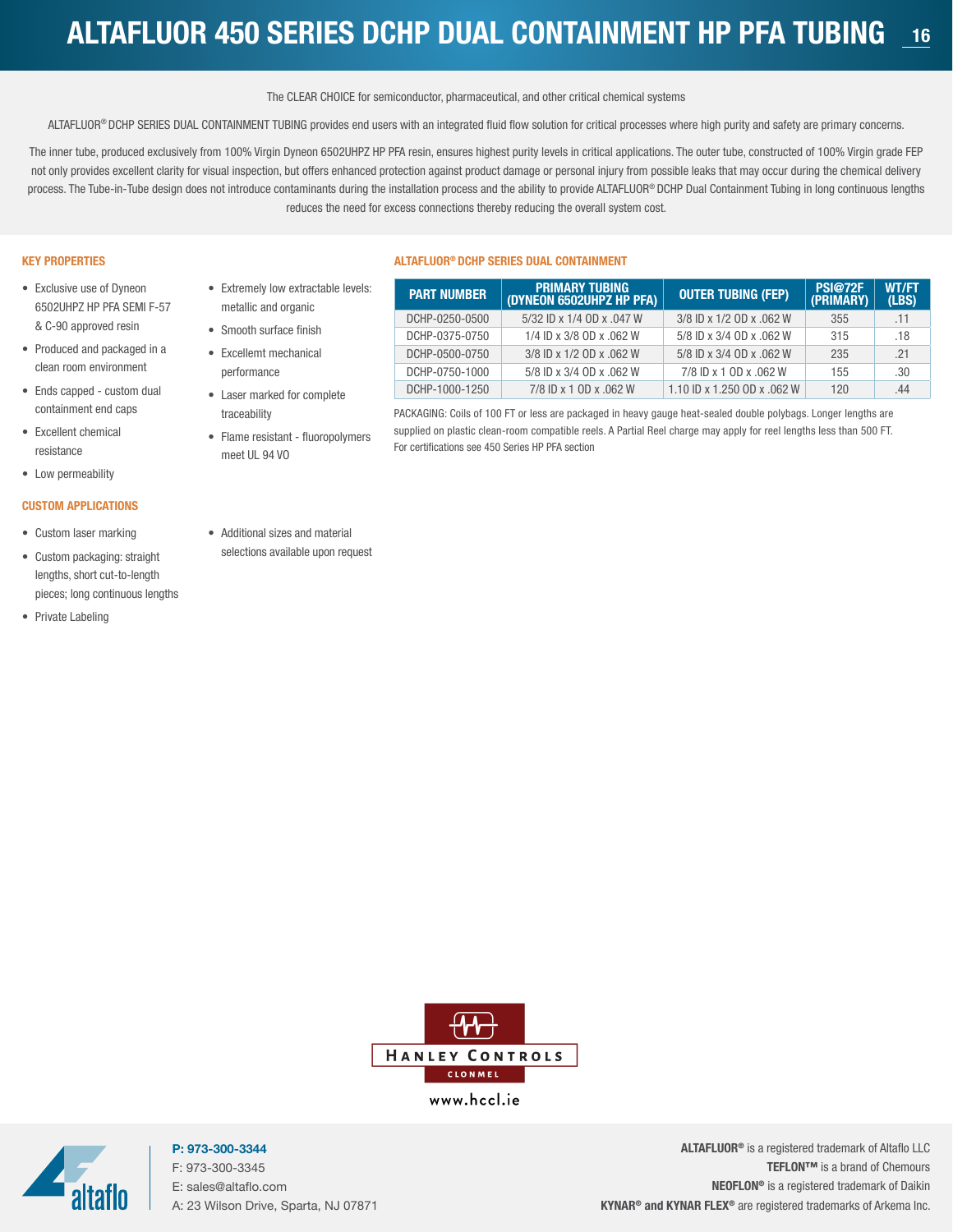### $ALTAFLUOR<sup>®</sup>$  480 UHP PFA

#### www.hccl.ie

<span id="page-16-0"></span>ALTAFLUOR<sup>®</sup> 480 UHP PFA (ultra high purity perfluoroalkoxy) is the product of choice for applications involving extreme chemical resistance combined with high purity requirements. Although HP PFA is available in a variety of resin grades, ALTAFLUOR® 480 UHP PFA tubing is made exclusively from a high molecular weight, high purity resin that provides excellent chemical resistance, (even to common fluorosurfactants), highest purity levels, low permeation levels and smoothest surface finish. Altafluor 480 Series UHP PFA does not impart taste or odor. Unlike standard HP PFA tubing products, ALTAFLUOR® 480 Series UHP PFA has superior flex life values comparable to those of PTFE. ALTAFLUOR® 480 UHP PFA tubing is ideal for use with flare or conventional fittings.

#### ALTAFLUOR® 480 FEATURES

• Exclusive use of Daikin AP-231SH UHP PFA Semi -F57 approved resin

• Moisture absorption nearly zero • FDA compliant for food contact

• Suitable for use with flare or conventional fittings • Available in coiled hose and convoluted constructions • Superior resistance to common

• Greatest flex life values compared with other PFA and HP PFA

• Non-flammable

• Laboratory applications • Flow monitoring • Pharmaceutical

- 100% virgin grade high performance resins used to resist stress cracking
- Chemically inert to nearly all industrial chemicals and solvents
- Highest thermal stability
- Lowest permeation (even with aggressive chemicals such as HCL)
- Translucent
- Smoothest surface finish resulting in less area of particle entrapment

#### APPLICATIONS

- Semiconductor
- Chemical process
- Heat exchangers

#### **SPECIFICATIONS**

General: Meets or exceeds the requirements listed in ASTM D 6867-03 Temperature: -320 °F to 500 °F

Flammability: UL 94 VO rated. UHP PFA resists combustion and does not promote flame spread

FDA: UHP PFA is approved for use in food contact applications in compliance with FDA regulation: 21 CFR 177.1550

USP CLASS VI: ALTAFLUOR<sup>®</sup> meets the requirements of USP Class VI NSF: ALTAFLUOR® 480 UHP PFA tubing is certified to NSF 51, NSF 61 and NSF 372



This ALTAFLUOR® 480 UHP PFA has been tested and certified by WQA against NSF/ANSI 51, NSF/ANSI 61 to Commercial Hot (180° F/82° C), and NSF/ANSI 372 for lead free compliance.

#### ALTAFLUOR® 480 UHP PFA - TUBING

| Moisture absorption nearly zero                         | <b>PART NUMBER</b>  | ID               | <b>OD</b>        | $+/-$ | <b>WALL</b> | $+/-$ |
|---------------------------------------------------------|---------------------|------------------|------------------|-------|-------------|-------|
| FDA compliant for food contact                          | 480-0125-030-OC     | 1/16             | 1/8              | .004  | 0.030       | .003  |
| Non-flammable                                           | 480-0250-030-OC     | 3/16             | 1/4              | .004  | 0.030       | .003  |
| Suitable for use with flare or<br>conventional fittings | 480-0250-040-0C     | .170             | 1/4              | .004  | 0.040       | .003  |
| Available in coiled hose and                            | 480-0250-047-0C     | .156             | 1/4              | .004  | 0.047       | .003  |
| convoluted constructions                                |                     |                  |                  |       |             |       |
| Superior resistance to common                           | 480-0250-062-OC     | 1/8              | 1/4              | .005  | 0.062       | .003  |
| fluorosurfactants vs. other PFA and                     | 480-0375-062-0C     | 1/4              | 3/8              | .005  | 0.062       | .003  |
| <b>HP PFA</b>                                           | 480-0500-062-0C     | 3/8              | 1/2              | .005  | 0.062       | .003  |
|                                                         | 480-0750-062-OC     | 5/8              | 3/4              | .005  | 0.062       | .003  |
| Greatest flex life values compared                      | 480-1000-062-OC     | 7/8              | 1                | .005  | 0.062       | .003  |
| with other PFA and HP PFA                               |                     |                  |                  |       |             |       |
| materials                                               | 480-1250-075-OC     | 1.100            | 1.250            | .008  | 0.075       | .003  |
|                                                         | <b>METRIC SIZES</b> | ID               | <b>OD</b>        | $+/-$ | <b>WALL</b> | $+/-$ |
|                                                         | 480-0157-040-0C     | 2mm              | 4 <sub>mm</sub>  | .005  | 1mm         | .003  |
|                                                         |                     | .078             | .157             | .005  | 0.040       | .003  |
| Laboratory applications                                 | 480-0236-040-0C     | 4 <sub>mm</sub>  | 6 <sub>mm</sub>  | .005  | 1mm         | .003  |
| Flow monitoring                                         |                     | .157             | .236             | .005  | 0.040       | .003  |
|                                                         | 480-0315-040-0C     | 6 <sub>mm</sub>  | 8 <sub>mm</sub>  | .005  | 1mm         | .003  |
| Pharmaceutical                                          |                     | .236             | .315             | .005  | 0.040       | .003  |
|                                                         | 480-0394-040-0C     | 8 <sub>mm</sub>  | 10 <sub>mm</sub> | .005  | 1mm         | .003  |
|                                                         |                     | .315             | .394             | .005  | 0.040       | .003  |
| ts listed in ASTM D 6867-03                             | 480-0472-040-0C     | 10 <sub>mm</sub> | 12mm             | .005  | 1mm         | .003  |
|                                                         |                     | .394             | .472             | .005  | 0.040       | .003  |

Additional sizes up to 4" OD available upon request. Please contact Altaflo office for details. Available in natural color only. For pigmented items, see ALTAFLUOR® 400 series.

Tested and meets requirements of Semi F-57 and Semi F-90. Test results available upon request.

#### ALTAFLUOR® 480 UHP PFA - SCHEDULE 40 PIPE

| <b>PART NUMBER</b> | <b>NOMINAL SIZE</b> | <b>ACTUAL SIZE</b>              | <b>WALL</b>             |
|--------------------|---------------------|---------------------------------|-------------------------|
| 480-0540-088-0C    | $1/4$ "             | $.540^{\circ} \pm .010^{\circ}$ | $.088" \pm .020$ .-0    |
| 480-0840-109-0C    | $1/2$ "             | $.840^{\circ} \pm .010^{\circ}$ | $.109" \pm .020$ .-0    |
| 480-1050-113-0C    | $3/4$ "             | $1.050" \pm .015$               | $.113" \pm .020$ ,-0    |
| 480-1315-133-0C    | 1"                  | $1.315" \pm .015$               | $.133" \pm .020. -0$    |
| 480-1660-140-0C    | $1 - 1/4$ "         | $1.660" \pm .015$               | $.140" \pm .020$ ,-0    |
| 480-1900-145-0C    | $1 - 1/2$ "         | $1.900" \pm .015$               | $.145" \pm .020$ ,-0    |
| 480-2375-154-0C    | 2 <sup>11</sup>     | $2.375" \pm .020$               | $.154$ " $\pm .020$ .-0 |

ALTAFLUOR® 480 series UHP PFA schedule 40 pipe is considered custom. Minimum order requirements may apply. Standard length is 10ft but may be cut into shorter lengths for shipment if needed. For stock HP PFA schedule 40 pipe please see our ALTAFLUOR® 450 series HP PFA pipe.



#### P: 973-300-3344 F: 973-300-3345 E: sales@altaflo.com A: 23 Wilson Drive, Sparta, NJ 07871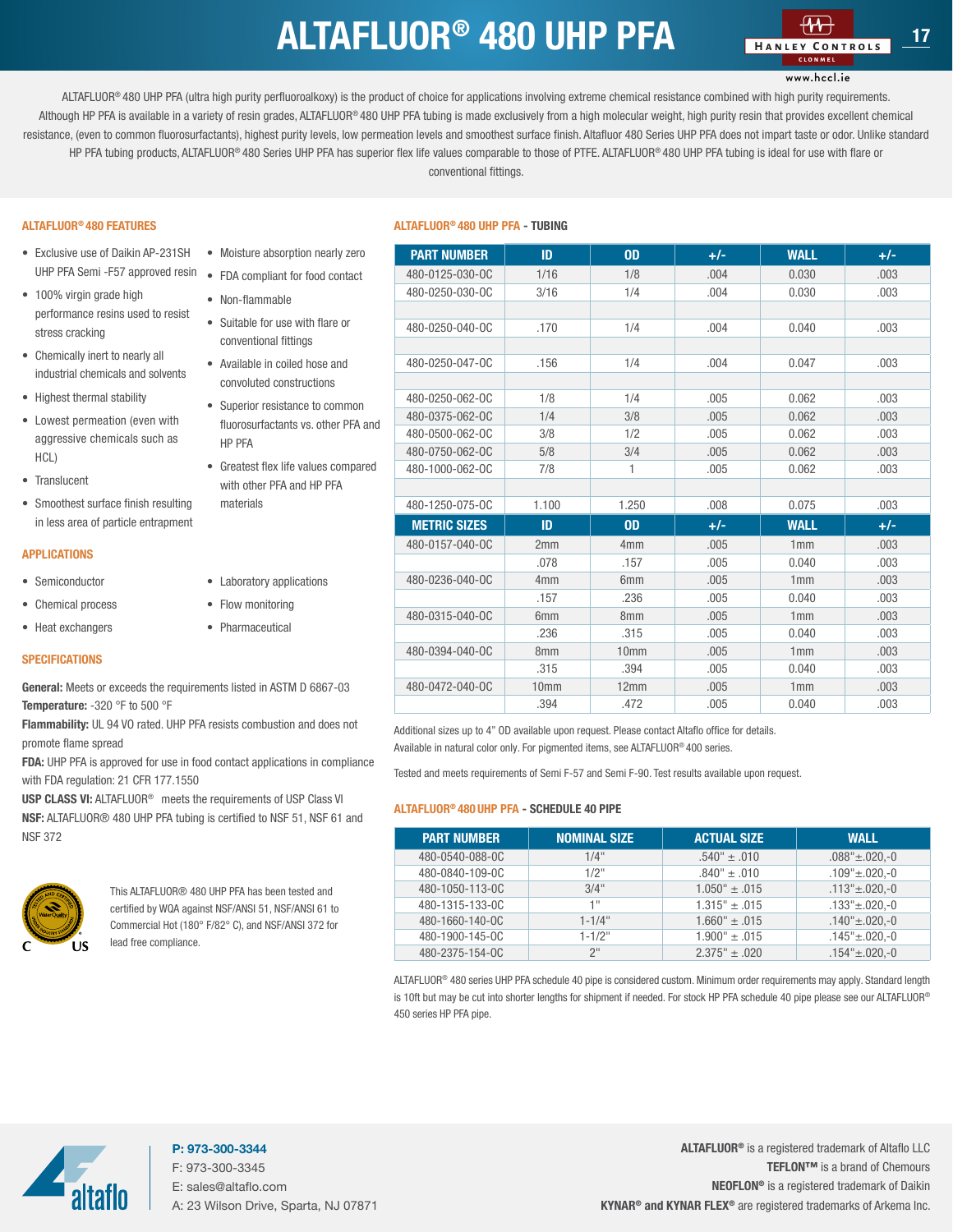### ALTAFLUOR<sup>®</sup> 480 UHP PFA **18**

#### www.hccl.ie

<span id="page-17-0"></span>Due to the nature of applications involving the use of fluoropolymers, we suggest that all customers test product within the conditions specific to their application prior to use.

#### ALTAFLUOR® 480 UHP PFA - BEND RADIUS AND WORKING PRESSURE CHART

| <b>PART NUMBER</b>  | <b>OD</b>        | <b>WALL</b> | <b>ID</b>       | <b>BEND RADIUS</b> | <b>WORKING PRESSURE @ 73°F</b> |
|---------------------|------------------|-------------|-----------------|--------------------|--------------------------------|
| 480-0125-030-OC     | 0.125            | 0.030       | 0.062           | $1/2$ "            | 451                            |
| 480-0250-030-0C     | 0.250            | 0.030       | 0.188           | $+11$              | 226                            |
| 480-0250-040-0C     | 0.250            | 0.040       | 0.170           | 1 <sup>H</sup>     | 301                            |
| 480-0250-047-0C     | 0.250            | 0.047       | 0.157           | 3/4"               | 353                            |
| 480-0250-062-0C     | 0.250            | 0.062       | 0.125           | $1/2$ "            | 466                            |
| 480-0375-062-0C     | 0.375            | 0.062       | 0.250           | $+11$              | 311                            |
| 480-0500-062-0C     | 0.500            | 0.062       | 0.375           | 2 <sup>11</sup>    | 233                            |
| 480-0750-062-0C     | 0.750            | 0.062       | 0.625           | 6"                 | 155                            |
| 480-1000-062-0C     | 1.000            | 0.062       | 0.875           | 22"                | 117                            |
| 480-1250-075-0C     | 1.250            | 0.075       | 1.100           | 25"                | 75                             |
| <b>METRIC SIZES</b> | 0 <sub>D</sub>   | <b>WALL</b> | ID              | <b>BEND RADIUS</b> | <b>WORKING PRESSURE @ 73°F</b> |
| 480-0236-040-0C     | 0.236            | 0.040       | 0.157           | $1 - 3/4"$         | 313                            |
|                     | 6 <sub>mm</sub>  | 1mm         | 4 <sub>mm</sub> |                    |                                |
| 480-0315-040-0C     | 0.315            | 0.040       | 0.236           | $2 - 1/2$ "        | 235                            |
|                     | 8 <sub>mm</sub>  | 1mm         | 6 <sub>mm</sub> |                    |                                |
| 480-0394-040-0C     | 0.394            | 0.040       | 0.315           | $2 - 3/4"$         | 188                            |
|                     | 10 <sub>mm</sub> | 1mm         | 8 <sub>mm</sub> |                    |                                |

The above information is based on tests performed at 73° F and can vary in individual applications based on parameters such as temperature, chemical concentration, pressure, etc. Please consult factory for details. For an estimate on burst pressure at ambient temperature we consider a 3:1 ratio when exposure temperature is 73° F. However Altaflo does not recommend exceeding the suggested Working Pressure listed. Additional sizes up to 2" are available.

Available in natural color only. For pigmented items, see ALTAFLUOR® 400 series.

#### ALTAFLUOR® 480 SERIES UHP PFA - PHYSICAL PROPERTIES

| <b>PHYSICAL PROPERTY</b> | <b>ASTM TEST METHOD</b> | <b>UNITS</b>  | <b>VALUES</b> |
|--------------------------|-------------------------|---------------|---------------|
| Upper Service Temp.      |                         |               | $500^\circ$ F |
| <b>Specific Gravity</b>  | D 792                   |               | 2.15          |
| Tensile Strength         | D 1708                  | PSI           | 4500          |
| Elongation               | D 638                   | $\frac{0}{0}$ | 400           |
| <b>Flex Modulus</b>      | D 790                   | PSI           | 90,000        |
| MIT Flex Life            | D 2176                  |               | 1,750,000     |
| Hardness                 | D 2240                  | Shore D       | 60            |

The above information is based on tests performed at 73° F and can vary in individual applications based on parameters such as temperature, chemical concentration, pressure, etc. Please consult factory for details. NOTE: The values represented above are based on the use of 100% virgin grade high performance - low melt flow PFA resin as used in the production of ALTAFLUOR® 480 Series Tubing. When comparing data it is critical that performance values are listed for the grade of resin used.



P: 973-300-3344 F: 973-300-3345 E: sales@altaflo.com A: 23 Wilson Drive, Sparta, NJ 07871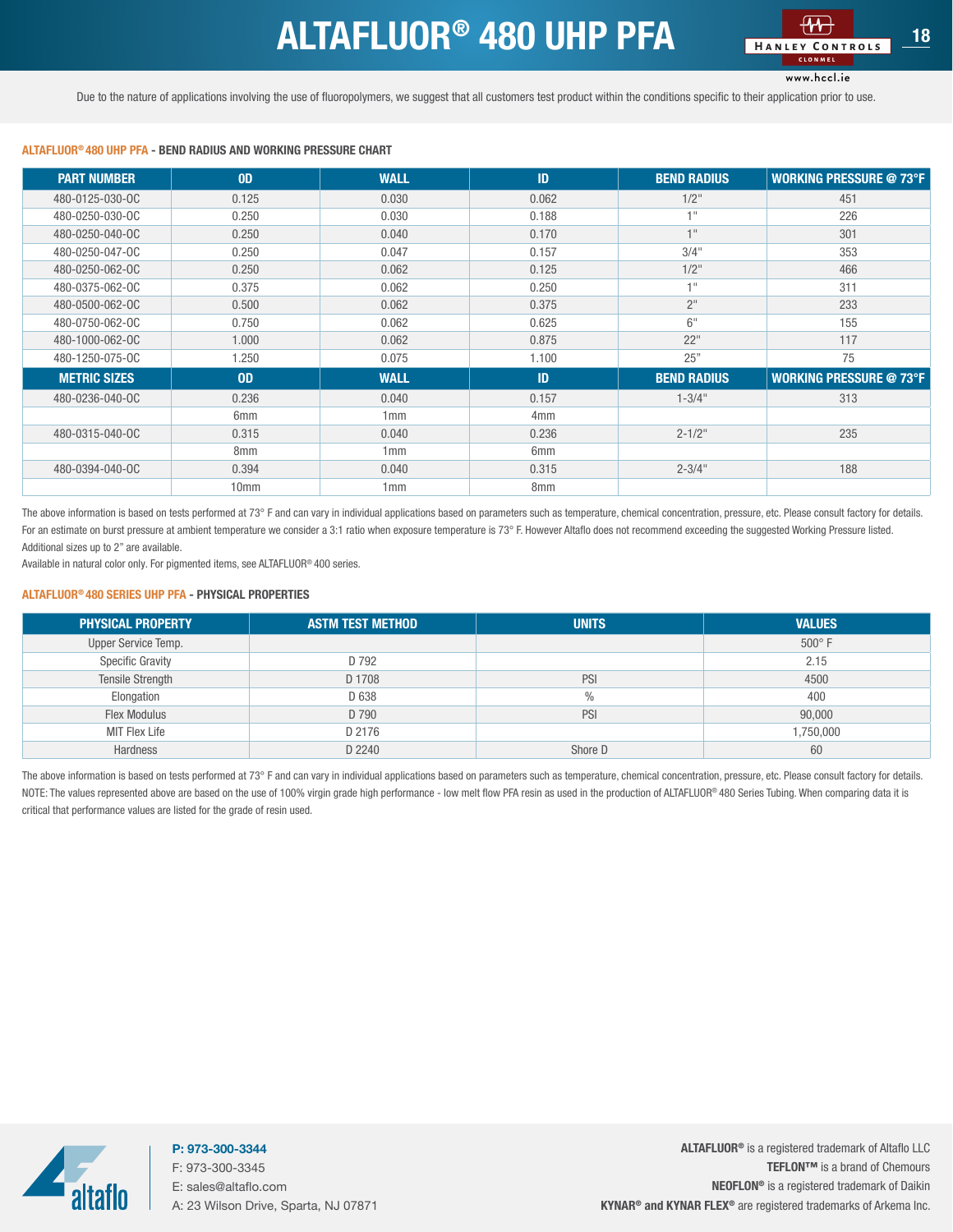## ALTAFLUOR<sup>®</sup> 480 UHP PFA



#### www.hccl.ie

#### <span id="page-18-0"></span>ALTAFLUOR® 480 UHP PFA - STANDARD CONVOLUTED CONSTRUCTION

| <b>PART NUMBER</b> | <b>NOMINAL OD SIZE</b> | <b>ID MIN</b> | <b>ID MAX</b> | <b>OD MAX</b> | <b>NOMINAL WALL</b> | <b>CONVOLUTIONS PER INCH</b> |
|--------------------|------------------------|---------------|---------------|---------------|---------------------|------------------------------|
| 48C-0375-020-0C*   | 3/8                    | 0.251         | 0.275         | 0.375         | 0.020               |                              |
| 48C-0500-023-0C*   | 1/2                    | 0.364         | 0.375         | 0.500         | 0.023               |                              |
| 48C-0625-025-0C*   | 5/8                    | 0.485         | 0.500         | 0.625         | 0.025               | 5.5                          |
| 48C-0750-025-0C*   | 3/4                    | 0.608         | 0.625         | 0.750         | 0.025               |                              |
| 48C-0875-025-0C*   | 7/8                    | 0.730         | 0.750         | 0.875         | 0.025               |                              |
| 48C-1000-025-0C*   |                        | 0.860         | 0.875         | 000.1         | 0.025               | 3.5                          |

\*Custom item - please consult factory for lead time and minimum order requirements. Available in natural color only. For pigmented items, see ALTAFLUOR® 400 series.

#### ALTAFLUOR® 480 UHP PFA - ULTRA FLEX CONVOLUTED CONSTRUCTION

| <b>PART NUMBER</b> | <b>NOMINAL OD SIZE</b> | <b>ID MIN</b> | <b>ID MAX</b> | <b>OD MAX</b> | <b>NOMINAL WALL</b> | <b>CONVOLUTIONS PER INCH</b> |
|--------------------|------------------------|---------------|---------------|---------------|---------------------|------------------------------|
| 48U-0375-020-0C*   | 3/8                    | 0.251         | 0.275         | 0.375         | 0.020               |                              |
| 48U-0500-023-0C*   | 1/2                    | 0.364         | 0.375         | 0.500         | 0.023               |                              |
| 48U-0625-025-0C*   | 5/8                    | 0.485         | 0.500         | 0.625         | 0.025               |                              |
| 48U-0750-025-0C*   | 3/4                    | 0.608         | 0.625         | 0.750         | 0.025               |                              |
| 48U-0875-025-0C*   | 7/8                    | 0.730         | 0.750         | 0.875         | 0.025               |                              |
| 48U-1000-025-0C*   |                        | 0.860         | 0.875         | .000          | 0.025               |                              |

\*Custom item - please consult factory for lead time and minimum order requirements. Available in natural color only. For pigmented items, see ALTAFLUOR® 400 series.

#### ALTAFLUOR® 480 UHP PFA - COILED HOSE



Custom item - see Coiled Hose Order Form for ordering information. Please consult factory for additional details.



P: 973-300-3344 F: 973-300-3345 E: sales@altaflo.com A: 23 Wilson Drive, Sparta, NJ 07871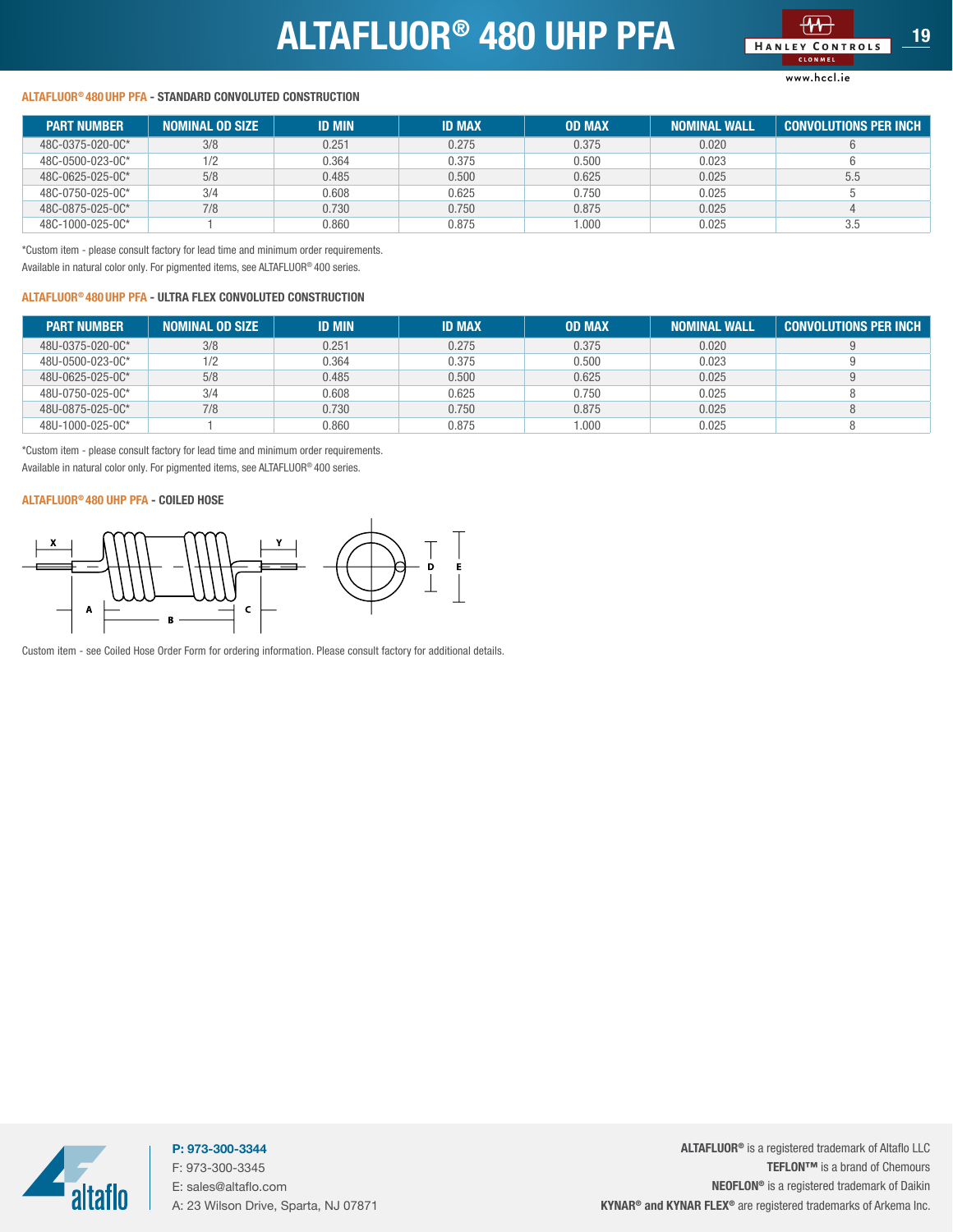The CLEAR CHOICE for semiconductor, pharmaceutical, and other critical chemical systems

<span id="page-19-0"></span>ALTAFLUOR® DC SERIES DUAL CONTAINMENT TUBING provides end users with an integrated fluid flow solution for critical processes where high purity and safety are primary concerns.

The inner tube, produced exclusively from 100% Virgin Daikin AP231SH UHP PFA resin, ensures the greatest overall performance in critical and aggressive applications. The outer tube, constructed of 100% Virgin grade FEP not only provides excellent clarity for visual inspection, but offers enhanced protection against product damage or personal injury from possible leaks that may occur during the chemical delivery process. The Tube-in-Tube design does not introduce contaminants during the installation process and the ability to provide ALTAFLUOR® Dual Containment Tubing in long continuous lengths reduces the need for excess connections thereby reducing the overall system cost.

#### KEY PROPERTIES

- Exclusive use of Daikin AP-231SH UHP PFA Semi -F57 approved resin
- Produced and packaged in a clean room environment
- Ends capped custom dual containment end caps
- Excellent chemical resistance - (even with common Fluorosurfactants known to attack lower PFA grades)
- Low permeability

#### CUSTOM APPLICATIONS

- Custom laser marking
- Custom packaging: straight lengths, short cut-to-length parts
- Extremely low extractable levels: metallic and organic
- Extremely smooth surface finish
- Highest mechanical performance vs other PFA and HP PFA tubing products
- Flex life comparable with PTFE • Laser marked for complete
- traceability • Flame resistant - fluoropolymers meet UL 94 VO

#### ALTAFLUOR® 480 SERIES DUAL CONTAINMENT TUBING

| <b>PART NUMBER</b> | <b>PRIMARY TUBING</b>   | <b>OUTER TUBING</b>       | <b>PSI@72F</b><br>(PRIMARY) | <b>WT/FT</b><br>(LBS) |
|--------------------|-------------------------|---------------------------|-----------------------------|-----------------------|
| DC-0250-0500-0C    | 5/32 ID x 1/4 OD x .047 | 3/8 ID x 1/2 OD x .062    | 355                         | .11                   |
| DC-0375-0750-0C    | 1/4 ID x 3/8 OD x .062  | 5/8 ID x 3/4 OD x .062    | 315                         | .18                   |
| DC-0500-0750-0C    | 3/8 ID x 1/2 OD x .062  | 5/8 ID x 3/4 OD x .062    | 235                         | .21                   |
| DC-0750-1000-0C    | 5/8 ID x 3/4 OD x .062  | 7/8 ID x 1 0D x .062      | 155                         | .30                   |
| DC-1000-1250-0C    | 7/8 ID x 1 0D x .062    | 1.10 ID x 1.250 OD x .075 | 120                         | .44                   |

PACKAGING: Coils of 100 FT or less are packaged in heavy gauge heat-sealed double polybags. Longer lengths are supplied on plastic clean-room compatible reels. A Partial Reel charge may apply for reel lengths less than 500 FT.

Note: For Certifications please see ALTAFLUOR® 480 Series UHP PFA section.

- Private Labeling
- Additional sizes and material selections available upon request



www.hccl.ie



P: 973-300-3344 F: 973-300-3345 E: sales@altaflo.com A: 23 Wilson Drive, Sparta, NJ 07871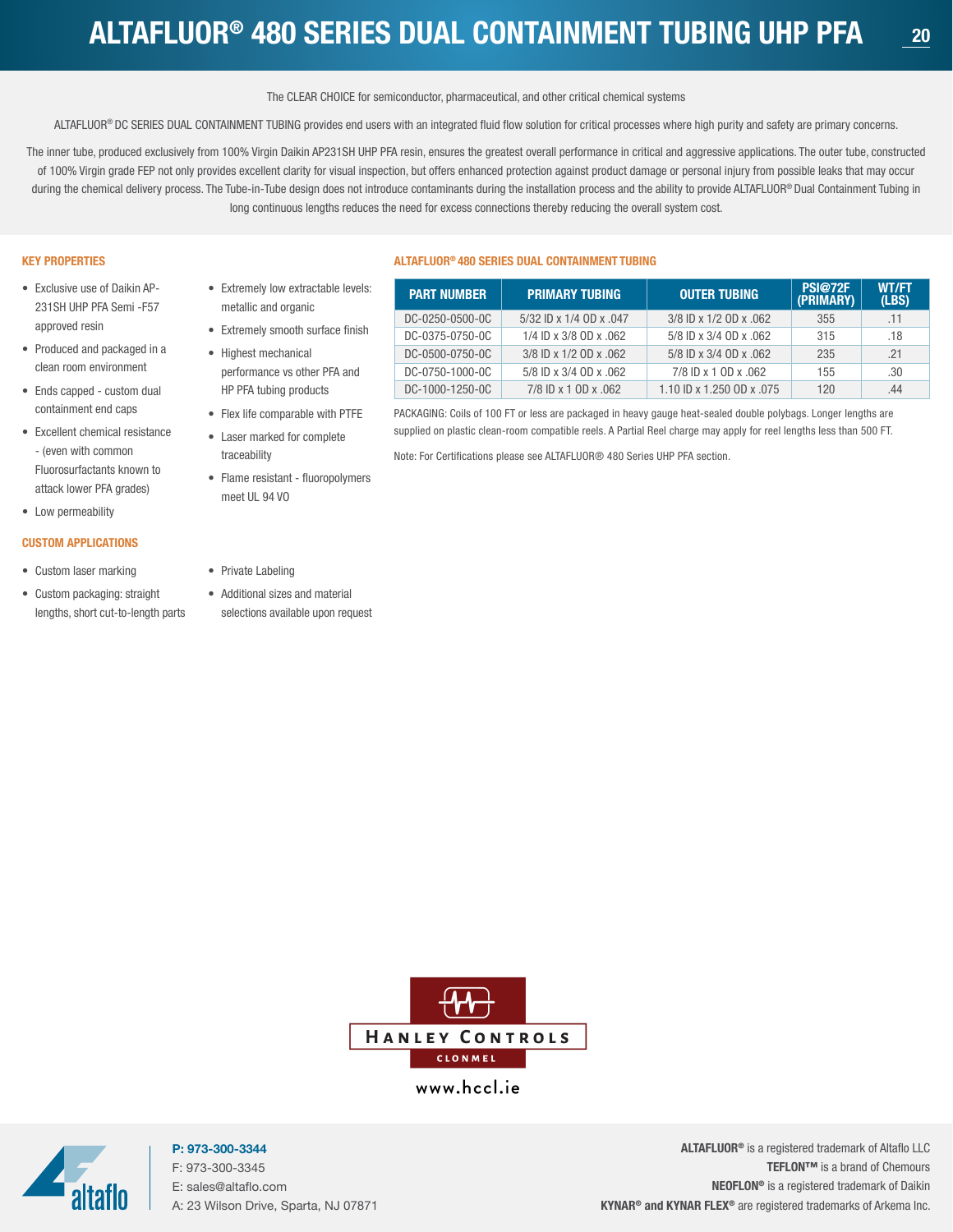### ALTAFLUOR<sup>®</sup> 500 PVDF

#### www.hccl.ie

<span id="page-20-0"></span>PVDF (Polyvinylidene Fluoride) is an abrasion resistant fluoropolymer suitable for use in applications requiring chemical resistance with low permeability. ALTAFLUOR® 500 PVDF is the most abrasion and temperature resistant of the PVDF products offered. ALTAFLUOR® 500 provides excellent abrasion resistance and mechanical strength in use with many chemicals and solvents. With its extremely low extractable levels, ALTAFLUOR® 500 is excellent for use in ultra pure water systems. ALTAFLUOR® 500 is suitable for use with conventional fittings but is not recommended for use with flare fittings.

#### ALTAFLUOR® 500 FEATURES

- 100% virgin grade KYNAR<sup>®</sup> PVDF
- Excellent abrasion resistance • UV resistant

• Good chemical resistance

• Water process systems

• FDA Compliant

• Aquarium

• Low permeability

#### APPLICATIONS

- Chemical process
- Semiconductor

#### **SPECIFICATIONS**

General: Resins meet or exceed requirements listed in ASTM D 3222 Temperature: -20° F to 250° F

Flammability: UL 94-VO rated KYNAR® PVDF resists combustion and does not promote flame spread

FDA: KYNAR® PVDF is approved for use in food contact applications in compliance with FDA regulation 21 CFR 177.1500

NSF: ALTAFLUOR® 500 PVDF tubing is certified to NSF 51, NSF 61 and NSF 372



This ALTAFLUOR® 480 UHP PFA has been tested and certified by WQA against NSF/ANSI 51, NSF/ANSI 61 to Commercial Hot (180° F/82° C), and NSF/ANSI 372 for lead free compliance.

#### ALTAFLUOR® 500 PVDF - TUBING

| ----------<br><u>атан кошоми, </u> |  | .<br>. |  |
|------------------------------------|--|--------|--|

ALTAFLUOR® 500 is produced from a KYNAR® homopolymer PVDF resin and is available as a custom order. Minimum order requirements apply. Please consult factory for sizes and availability. For Flexible PVDF, please see ALTAFLUOR® 550 series.

#### ALTAFLUOR® 500 SERIES PVDF - PHYSICAL PROPERTIES

| <b>PHYSICAL PROPERTY</b>  | <b>ASTM TEST METHOD</b> | <b>UNITS</b> | <b>VALUES</b>   |
|---------------------------|-------------------------|--------------|-----------------|
| <b>Upper Service Temp</b> |                         |              | $250^\circ$ F   |
| Specific Gravity          | D 792                   |              | 1.77-1.79       |
| <b>Tensile Strength</b>   | D 1708                  | PSI          | 5000-7000       |
| Elongation                | D 638                   | $\%$         | $50 - 200$      |
| <b>Flex Modulus</b>       | D 790                   | PSI          | 240,000-300,000 |
| Hardness                  | D 2240                  | Shore D      | 76-80           |

The above information is based on tests performed at 73° F and can vary in individual applications based on parameters such as temperature, chemical concentration, pressure, etc. Please consult factory for details. For an estimate on burst pressure at ambient temperature we consider a 3:1 ratio when exposure temperature is 73° F. However Altaflo does not recommend exceeding the suggested Working Pressure listed.



P: 973-300-3344 F: 973-300-3345 E: sales@altaflo.com A: 23 Wilson Drive, Sparta, NJ 07871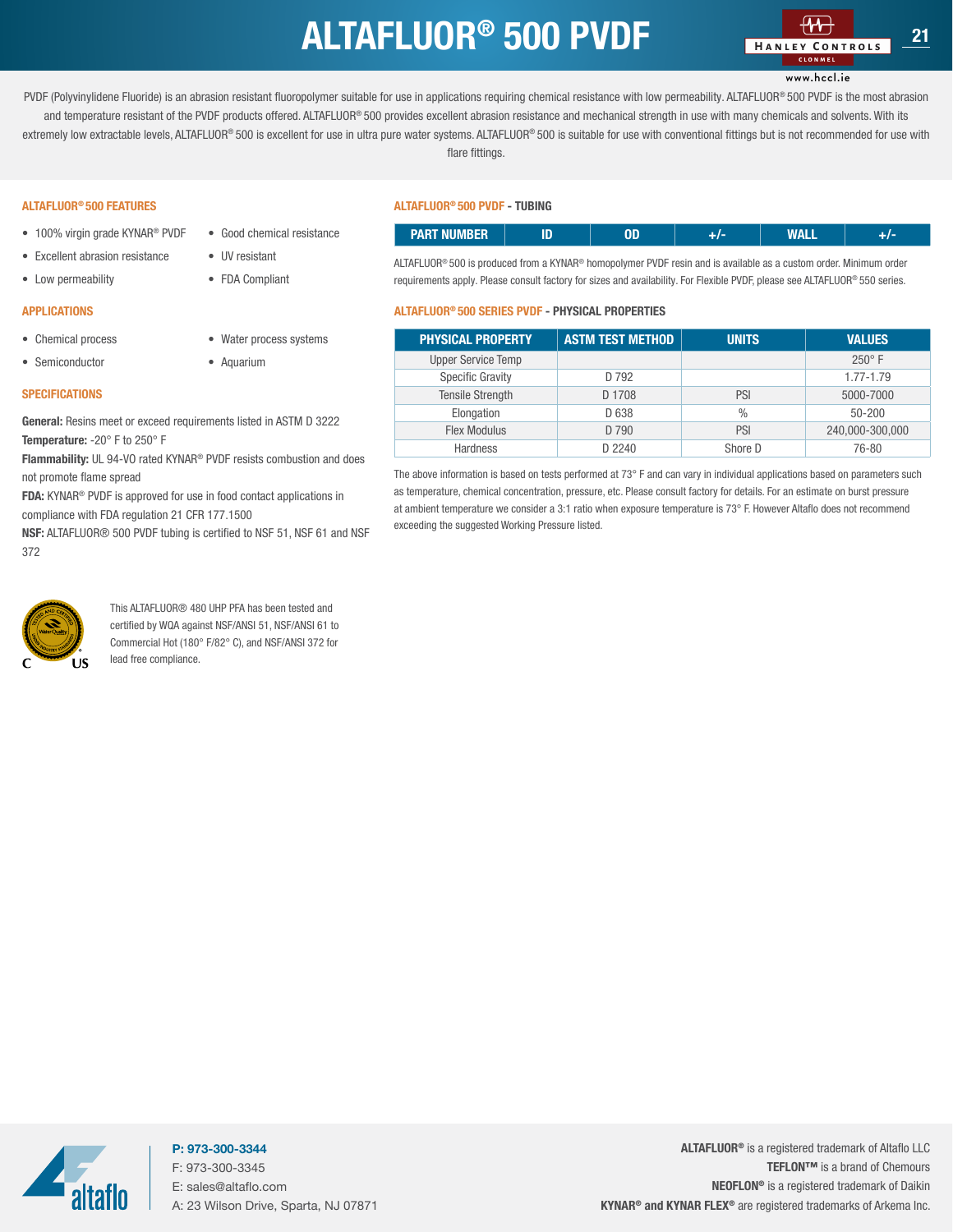### $ALTAFLUOR<sup>®</sup>$  550 PVDF FLEX  $H_{AMEX \, conv. 22}$

### www.hccl.ie

<span id="page-21-0"></span>PVDF FLEX (polyvinylidene fluoride - commonly known by the trade name KYNAR FLEX®) is a more flexible version of PVDF. ALTAFLUOR® 550 Tubing is resistant to many commonly used industrial fluids and gases, including ozone, and does not support the growth of fungi. For this reason ALTAFLUOR® 550 tubing is preferred for water disinfecting processes involving ozone such as aquarium, spa, pool and agriculture. Additionally, it is ideal for applications with exposure to less aggressive chemicals and lower temperature exposure (over FEP or PFA) or those requiring low extractable levels. ALTAFLUOR® 550 is available in many standard sizes available to ship from stock. Custom sizes are available upon request.\* ALTAFLUOR® 550 tubing is compatible with most standard fittings (not suitable for use with flare fittings).

#### ALTAFLUOR® 550 FEATURES

- 100% virgin grade KYNAR FLEX® PVDF
- Chemically resistant to many industrial chemicals and solvents including acids, chlorinated chemicals, brominated chemicals,alcohols, and hydrocarbons.
- Low smoke and flame properties
- Resistant to bacteria and fungal growth

#### APPLICATIONS

- Metal preparation
- Food and beverage
- Petrochemical processing
- High purity semiconductor
- Water purification
- Aquarium • Pool and spa

systems • Pulp and paper

• Good abrasion resistance • Low permeability

• Excellent creep resistance • Excellent thermal stability • Better flexibility (over ALTAFLUOR® 500) • UV resistant

• Nuclear radiation resistant

• FDA compliant

• Chemical process • Ultra-pure water process

#### **SPECIFICATIONS**

General: Resin meets or exceeds requirements listed in ASTM D 3222 Temperature: -20° F to 212° F

Flammability: UL 94-VO rated KYNAR FLEX® PVDF resists combustion and does not promote flame spread

FDA: KYNAR FLEX® PVDF is approved for use in food contact applications in compliance with FDA regulation 21 CFR 177.2600

NSF: ALTAFLUOR® 550 PVDF FLEX tubing is certified to NSF 51, NSF 61 and NSF 372



This ALTAFLUOR® 550 PVDF FLEX has been tested and certified by WQA against NSF/ANSI 51, NSF/ANSI 61 to Commercial Hot (180° F/82° C), and NSF/ANSI 372 for lead free compliance.

#### ALTAFLUOR® 550 PVDF FLEX - TUBING

| <b>PART NUMBER</b>  | ID               | <b>OD</b>       | $+/-$ | <b>WALL</b> | $+/-$ |
|---------------------|------------------|-----------------|-------|-------------|-------|
| 550-0125-030-XX     | 1/16             | 1/8             | .004  | 0.030       | .003  |
| 550-0188-030-XX     | 1/8              | 3/16            | .004  | 0.030       | .003  |
| 550-0250-030-XX     | 3/16             | 1/4             | .004  | 0.030       | .003  |
| 550-0313-030-XX     | 1/4              | 5/16            | .005  | 0.030       | .003  |
| 550-0375-030-XX     | 5/16             | 3/8             | .005  | 0.030       | .003  |
|                     |                  |                 |       |             |       |
| 550-0250-040-XX     | 0.170            | 1/4             | .005  | 0.040       | .003  |
| 550-0250-047-XX     | 5/32             | 1/4             | .005  | 0.047       | .003  |
|                     |                  |                 |       |             |       |
| 550-0250-062-XX     | 1/8              | 1/4             | .005  | 0.062       | .003  |
| 550-0375-062-XX     | 1/4              | 3/8             | .005  | 0.062       | .003  |
| 550-0500-062-XX     | 3/8              | 1/2             | .005  | 0.062       | .003  |
| 550-0625-062-XX     | 1/2              | 5/8             | .006  | 0.062       | .003  |
| 550-0750-062-XX     | 5/8              | 3/4             | .006  | 0.062       | .003  |
| 550-1000-062-XX     | 7/8              | $\mathbf{1}$    | .006  | 0.062       | .003  |
| <b>METRIC SIZES</b> | ID               | <b>OD</b>       | $+/-$ | <b>WALL</b> | $+/-$ |
| 550-0157-040-XX     | 2mm              | 4 <sub>mm</sub> | .005  | 1mm         | .003  |
|                     | 0.079            | 0.157           | .005  | 0.040       | .003  |
| 550-0236-040-XX     | 4 <sub>mm</sub>  | 6 <sub>mm</sub> | .005  | 1mm         | .003  |
|                     | 0.157            | 0.236           | .005  | 0.040       | .003  |
| 550-0315-040-XX     | 6 <sub>mm</sub>  | 8 <sub>mm</sub> | .005  | 1mm         | .003  |
|                     | 0.236            | .315            | .005  | 0.040       | .003  |
| 550-0394-040-XX     | 8 <sub>mm</sub>  | 10mm            | .005  | 1mm         | .003  |
|                     | 0.315            | 0.394           | .005  | 0.040       | .003  |
| 550-0472-040-XX     | 10 <sub>mm</sub> | 12mm            | .005  | 1mm         | .003  |
|                     | 0.394            | 0.472           | .005  | 0.040       | .003  |

Additional sizes available - please consult factory for details.

Stocked in natural color - please consult factory for details on available colors.



P: 973-300-3344 F: 973-300-3345 E: sales@altaflo.com A: 23 Wilson Drive, Sparta, NJ 07871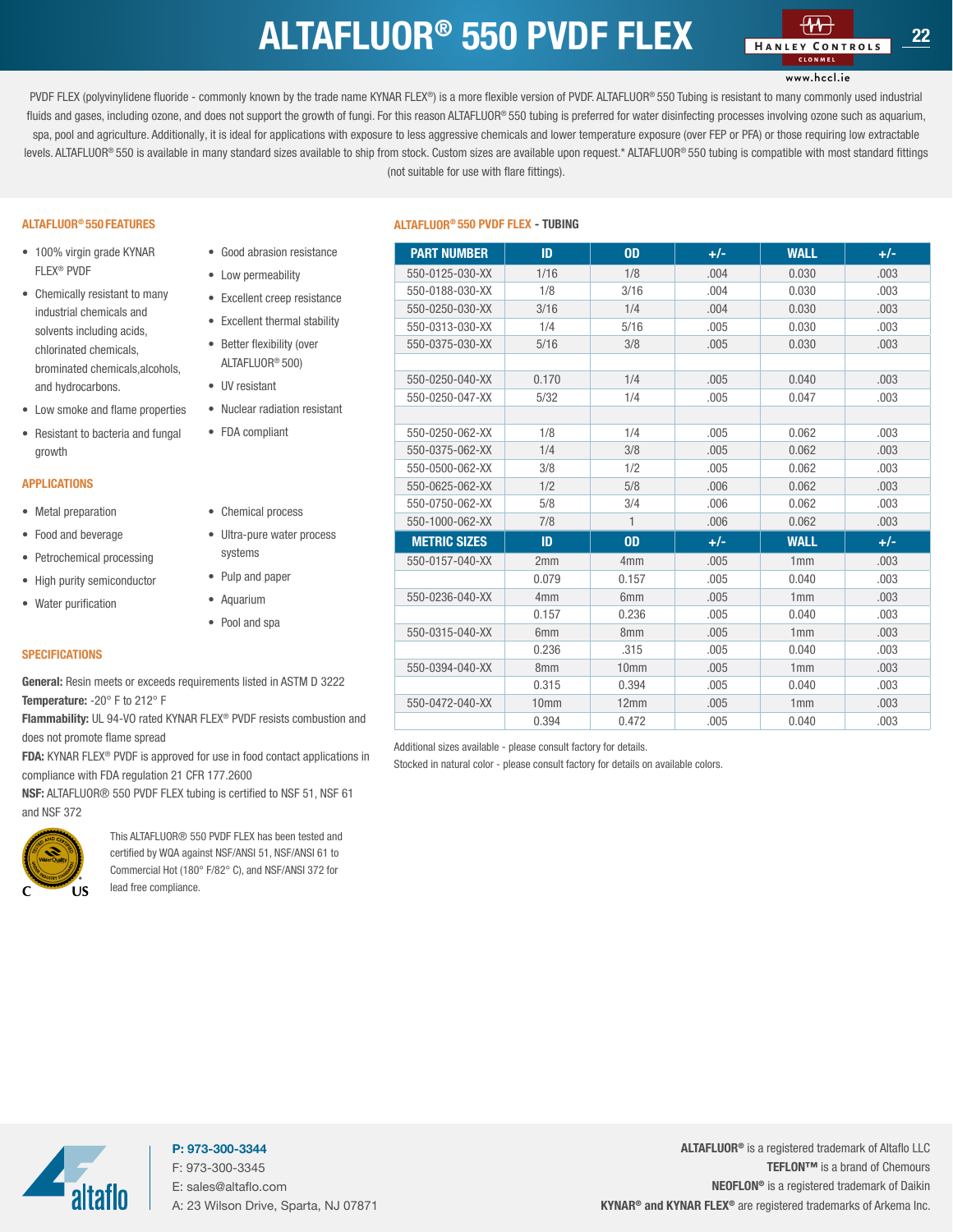## ALTAFLUOR<sup>®</sup> 550 PVDF FLEX

#### www.hccl.ie

<span id="page-22-0"></span>Due to the nature of applications involving the use of fluoropolymers, we suggest that all customers test product within the conditions specific to their application prior to use.

#### ALTAFLUOR® 550 PVDF FLEX - TUBING

| <b>PART NUMBER</b> | 0 <sub>D</sub> | <b>WALL</b> | ID    | <b>BEND RADIUS</b> | <b>WORKING PRESSURE @ 73°F</b> |
|--------------------|----------------|-------------|-------|--------------------|--------------------------------|
| 550-0125-030-0C    | 0.125          | 0.030       | 0.062 | $1/2$ "            | 451                            |
| 550-0188-030-0C    | 0.188          | 0.030       | 0.125 | 3/4"               | 168                            |
| 550-0250-030-0C    | 0.250          | 0.030       | 0.188 | $+11$              | 126                            |
| 550-0313-030-0C    | 0.313          | 0.030       | 0.250 | $1 - 3/4$ "        | 101                            |
| 550-0375-030-0C    | 0.375          | 0.030       | 0.313 | $2 - 1/2$ "        | 84                             |
|                    |                |             |       |                    |                                |
| 550-0250-040-0C    | 0.250          | 0.040       | 0.170 | $+11$              | 155                            |
| 550-0250-047-0C    | 0.250          | 0.047       | 0.156 | 3/4"               | 177                            |
|                    |                |             |       |                    |                                |
| 550-0250-062-0C    | 0.250          | 0.062       | 0.125 | $1/2$ "            | 260                            |
| 550-0375-062-0C    | 0.375          | 0.062       | 0.250 | $+11$              | 174                            |
| 550-0500-062-0C    | 0.500          | 0.062       | 0.375 | $2^{\prime\prime}$ | 130                            |
| 550-0625-062-0C    | 0.625          | 0.062       | 0.500 | 3"                 | 104                            |
| 550-0750-062-0C    | 0.750          | 0.062       | 0.625 | 5"                 | 87                             |
| 550-1000-062-0C    | 1.000          | 0.062       | 0.875 | 22"                | 65                             |

The above information is based on tests performed at 73° F and can vary in individual applications based on parameters such as temperature, chemical concentration, pressure, etc. Please consult factory for details. For an estimate on burst pressure at ambient temperature we consider a 3:1 ratio when exposure temperature is 73° F. However Altaflo does not recommend exceeding the suggested Working Pressure listed. Additional sizes available - please consult factory for details.

Stocked in natural color - please consult factory for details on available colors.

#### ALTAFLUOR® 550 SERIES PVDF - PHYSICAL PROPERTIES

| <b>PHYSICAL PROPERTY</b> | <b>ASTM TEST METHOD</b> | <b>UNITS</b> | <b>VALUES</b>   |
|--------------------------|-------------------------|--------------|-----------------|
| Upper Service Temp       |                         |              | $212^{\circ}$ F |
| <b>Specific Gravity</b>  | D 792                   |              | 1.78            |
| Tensile Strength         | D 1708                  | PSI          | 3500            |
| Elongation               | D 638                   | %            | 200-500         |
| <b>Flex Modulus</b>      | D 790                   | PSI          | 40,000-60,000   |
| Hardness                 | D 2240                  | Shore D      | $57 - 62$       |

The above information is based on tests performed at 73° F and can vary in individual applications based on parameters such as temperature, chemical concentration, pressure, etc. Please consult factory for details. For an estimate on burst pressure at ambient temperature we consider a 3:1 ratio when exposure temperature is 73° F. However Altaflo does not recommend exceeding the suggested Working Pressure listed.



P: 973-300-3344 F: 973-300-3345 E: sales@altaflo.com A: 23 Wilson Drive, Sparta, NJ 07871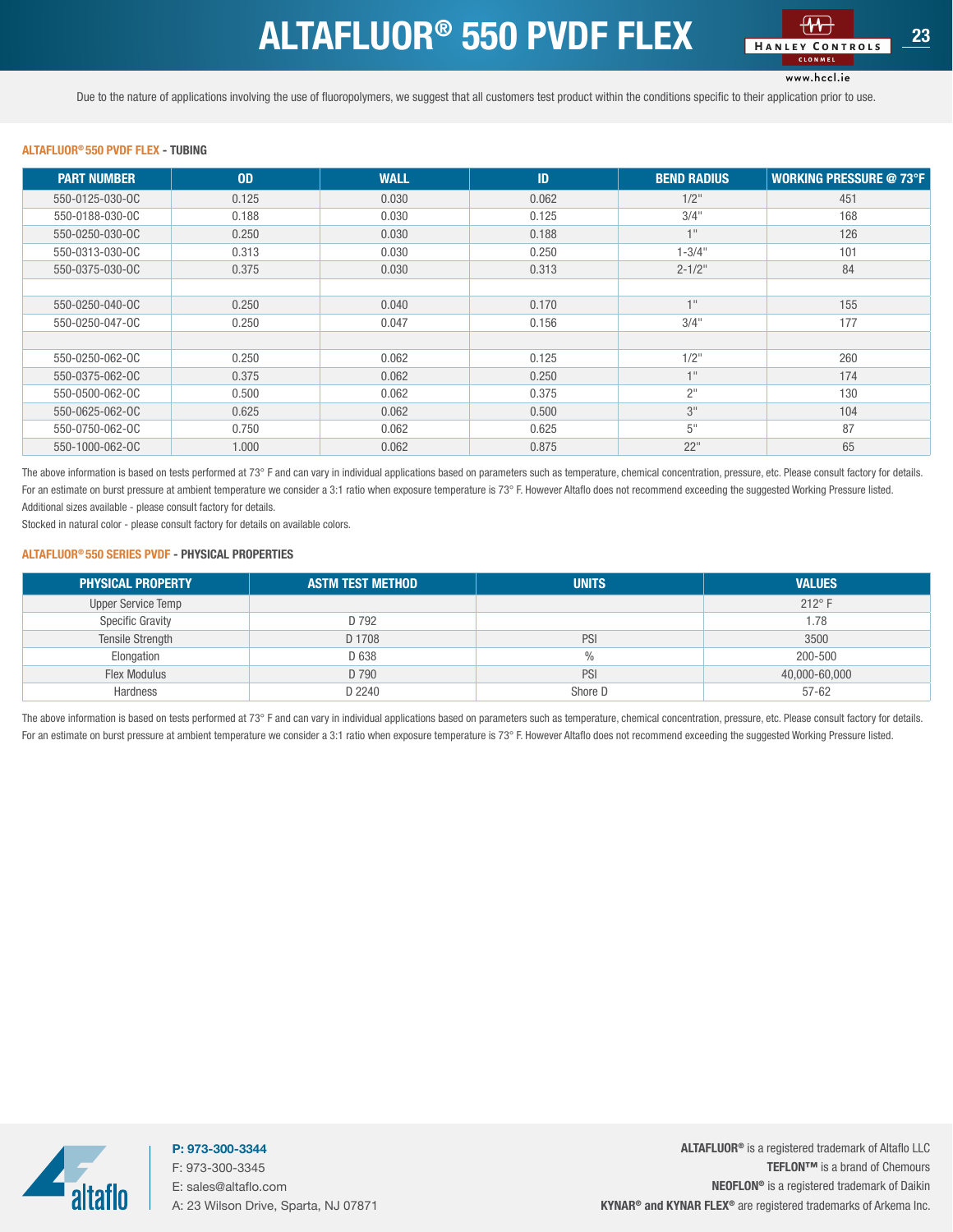## COILED HOSE ORDER FORM

www.hccl.ie

<span id="page-23-0"></span>All ALTAFLO products are available in coiled configurations. We will manufacture to your specifications. Please use this worksheet for ordering. You can also contact our sales department to discuss specific details of your application.



| <b>COIL TUBING</b>  |              |           | <b>COIL DIMENSIONS</b>       | <b>INNER TUBING</b>                            |           | <b>COIL CONFIGURATION</b>                    |
|---------------------|--------------|-----------|------------------------------|------------------------------------------------|-----------|----------------------------------------------|
| OD                  |              |           | Α                            | Complete this section only if an inner tube is |           | If the coil configuration shown above is not |
| $\Box$ 1/4"         | $\Box$ 3/8"  |           | <b>LEFT TAIL</b>             | required.                                      |           | suitable for your purposes, please submit a  |
| $\Box$ 1/2"         |              |           |                              | 0 <sub>D</sub>                                 |           | custom design.                               |
| $\Box$              |              | (specify) | B                            | $\Box$                                         |           | <b>USE SHOWN CONFIGURATION</b>               |
| <b>WALL</b>         |              |           | RETRACTED LENGTH             | $\Box$                                         | (specify) | <b>CUSTOM DESIGN SUBMITTED</b>               |
| $\Box$ .030"        | $\Box$ .062" |           |                              | <b>WALL</b>                                    |           |                                              |
| $\Box$              |              | (specify) | C                            | $\Box$                                         |           | <b>DRAWING NUMBER:</b>                       |
| <b>MATERIAL</b>     |              |           | <b>RIGHT TAIL</b>            | $\Box$                                         | (specify) |                                              |
| $\Box$ PTFE         | $\Box$ FEP   |           |                              | <b>MATERIAL</b>                                |           |                                              |
| $\Box$ PFA          | □ HP-PFA     |           | <b>SPECIFY ONE DIMENSION</b> | <b>D</b> PTFE FLEX                             |           | <b>REVISION:</b>                             |
| UHP-PFA             | $\Box$ MFA   |           | $D - COILID =$               | $\Box$                                         | (specify) |                                              |
| D PVDF              |              |           |                              | <b>COLOR</b>                                   |           |                                              |
| <b>COLOR</b>        |              |           |                              | <b>D NATURAL</b>                               |           |                                              |
| <b>NATURAL</b>      |              |           | <b>RIGHT TAIL</b>            | $\Box$                                         | (specify) |                                              |
| $\Box$              |              | (specify) | $\Box$ E - COIL OD =         | <b>TOTAL LENGTH OF TUBE USED</b>               |           |                                              |
| <b>TOTAL LENGTH</b> |              |           |                              | $\Box$ As required                             |           |                                              |
| □ AS REQUIRED       |              |           |                              |                                                |           |                                              |
|                     |              | (specify) |                              | $\Box$                                         | (specify) |                                              |
| $\Box$              |              |           |                              | X                                              |           |                                              |
|                     |              |           |                              | EXTENSION OUT OF LEFT TAIL                     |           |                                              |
|                     |              |           |                              | $\Box$                                         |           |                                              |
|                     |              |           |                              | Υ                                              |           |                                              |
|                     |              |           |                              | EXTENSION OUT OF RIGHT TAIL                    |           |                                              |
|                     |              |           |                              | $\Box$                                         |           |                                              |

| <b>QUANTITY:</b> |        |
|------------------|--------|
| Company:         | Notes: |
| Name:            |        |
| Email:           |        |
| Phone:           |        |
| Cell:            |        |
| Fax:             |        |



### P: 973-300-3344 F: 973-300-3345

E: sales@altaflo.com A: 23 Wilson Drive, Sparta, NJ 07871